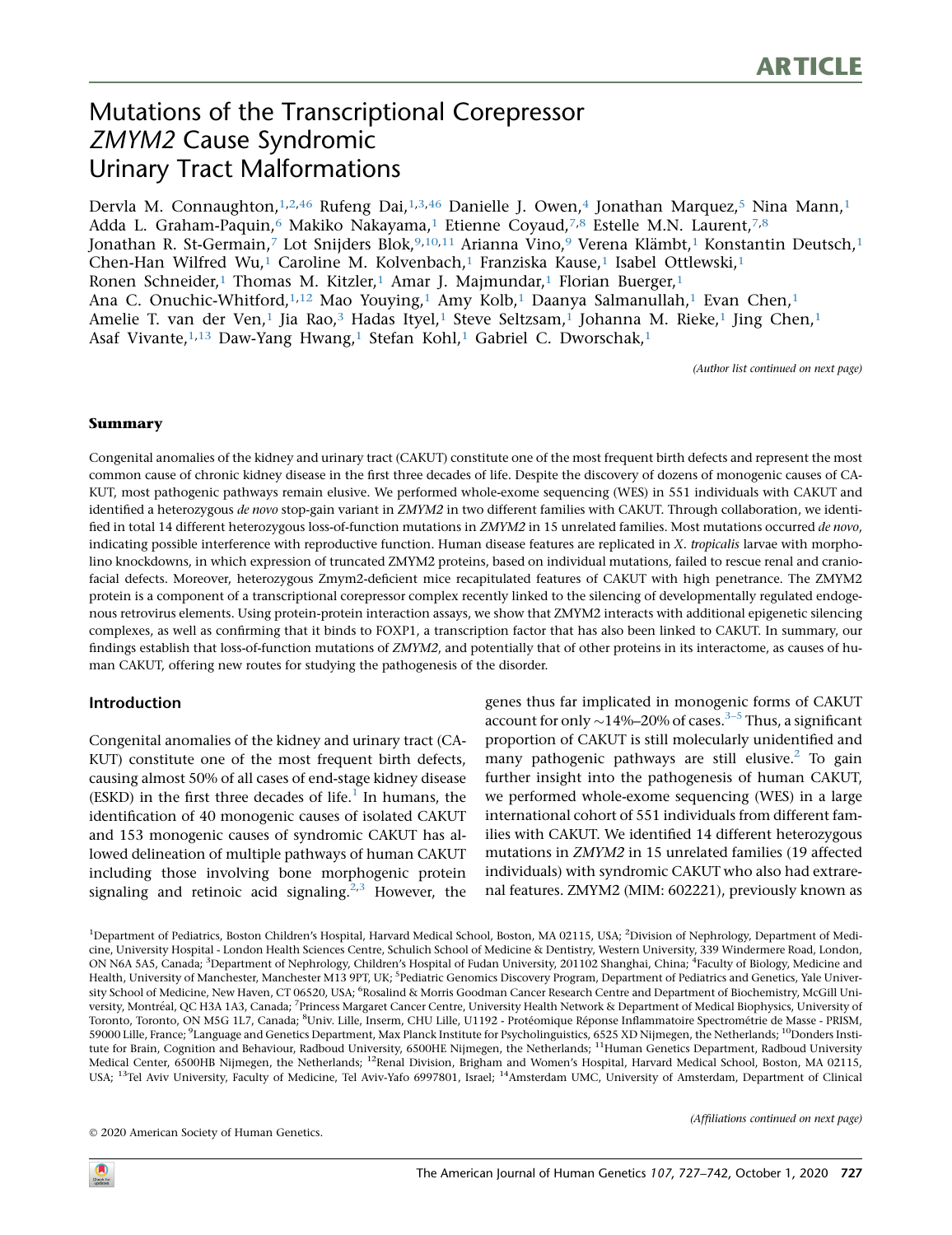Tobias Hermle,<sup>1</sup> Mariëlle Alders,<sup>14</sup> Tobias Bartolomaeus,<sup>15</sup> Stuart B. Bauer,<sup>16</sup> Michelle A. Baum,<sup>1</sup> Eva H. Brilstra,<sup>17</sup> Thomas D. Challman,<sup>18</sup> Jacob Zyskind,<sup>19</sup> Carrie E. Costin,<sup>20</sup> Katrina M. Dipple,<sup>21</sup> Floor A. Duijkers,<sup>22</sup> Marcia Ferguson,<sup>23</sup> David R. Fitzpatrick,<sup>24</sup> Roger Fick,<sup>25</sup> Ian A. Glass,<sup>21</sup> Peter J. Hulick,<sup>26</sup> Antonie D. Kline,<sup>23</sup> Ilona Krey,<sup>15,27</sup> Selvin Kumar,<sup>28</sup> Weining Lu,<sup>29</sup> Elysa J. Marco,<sup>30</sup> Ingrid M. Wentzensen,<sup>19</sup> Heather C. Mefford,<sup>21</sup> Konrad Platzer,<sup>15</sup> Inna S. Povolotskaya,<sup>31</sup> Juliann M. Savatt,<sup>18</sup> Natalia V. Shcherbakova, 31 Prabha Senguttuvan, 32 Audrey E. Squire, 33 Deborah R. Stein, 1 Isabelle Thiffault,34,35,36 Victoria Y. Voinova,31 Michael J.G. Somers,1 Michael A. Ferguson,1 Avram Z. Traum,<sup>1</sup> Ghaleb H. Daouk,<sup>1</sup> Ankana Daga,<sup>1</sup> Nancy M. Rodig,<sup>1</sup> Paulien A. Terhal,<sup>17</sup> Ellen van Binsbergen,<sup>17</sup> Loai A. Eid,<sup>37</sup> Velibor Tasic,<sup>38</sup> Hila Milo Rasouly,<sup>39</sup> Tze Y. Lim,<sup>39</sup> Dina F. Ahram,<sup>39</sup> Ali G. Gharavi,<sup>39</sup> Heiko M. Reutter,<sup>40,41</sup> Heidi L. Rehm,<sup>42,43</sup> Daniel G. MacArthur,<sup>42,43</sup> Monkol Lek,<sup>42,43</sup> Kristen M. Laricchia, <sup>42, 43</sup> Richard P. Lifton, <sup>44</sup> Hong Xu,<sup>3</sup> Shrikant M. Mane, <sup>45</sup> Simone Sanna-Cherchi, <sup>39</sup> Andrew D. Sharrocks,<sup>4</sup> Brian Raught,<sup>7</sup> Simon E. Fisher,<sup>9,10</sup> Maxime Bouchard,<sup>6</sup> Mustafa K. Khokha,<sup>5</sup> Shirlee Shril,<sup>1</sup> and Friedhelm Hildebrandt<sup>1,\*</sup>

FIM, ZNF198, or RAMP, is a nuclear zinc finger protein that localizes to the nucleus, specifically to the PML body.<sup>6</sup> It forms part of a transcriptional complex acting as a corepressor by interacting with different nuclear receptors, and the LSD1-CoREST-HDAC1 complex on chromatin.<sup>7</sup> The role of ZMYM2 in kidney and ureter development is largely unknown and ZMYM2 mutations have not previously been implicated in kidney disease.

# Material and Methods

#### Subjects, Whole-Exome Sequencing, and Variant Evaluation

Approval for human subjects research was obtained from the Institutional Review Boards of the University of Michigan, Boston Children's Hospital, and from other relevant local Ethics Review Boards. The procedures followed in this study were in accordance with the ethical standards of the responsible committee on human experimentation. Proper informed consent was obtained from all participants. Following informed consent, we obtained clinical data, pedigree data, and blood samples from individuals with CAKUT from worldwide sources using a standardized questionnaire. Informed consent was obtained from the individuals and/or the substitute decision maker, as appropriate. The diagnosis of CAKUT was made by nephrologists and/or urologists based on relevant imaging.

Whole-exome sequencing was performed as previously described.<sup>3</sup> Briefly, DNA samples from affected individuals and unaffected family members were subjected to WES using Agilent SureSelect human exome capture arrays (Life Technologies) with next generation sequencing (NGS) on an Illumina sequencing platform. Sequence reads were mapped against the human reference genome (NCBI build 37/hg19) using CLC Genomics Workbench (v.6.5.1) software (CLC bio). Mutation analysis was performed under recessive, dominant, or de novo models, as previously published. $3,8,9$  Mutation analysis was performed by geneticists and cell biologists, who had knowledge regarding clinical phenotypes, pedigree structure, and genetic mapping, and was in line with proposed guidelines. $10,11$  Sequence variants remaining after WES evaluation were examined for segregation. Filtering was performed to retain only alleles with a minor allele frequency (MAF) < 0.1%, a widely accepted cutoff for autosomal-dominant

Genetics, Meibergdreef 9, 1105 Amsterdam, Netherlands; <sup>15</sup>Institute of Human Genetics, University of Leipzig Medical Center, Philipp-Rosenthal- Straße 55, 04103 Leipzig, Germany; <sup>16</sup>Department of Urology, Boston Children's Hospital, Harvard Medical School, Boston, MA 02115, USA; <sup>17</sup>Department of Genetics, University Medical Center Utrecht, Heidelberglaan 100, 3584 CX Utrecht, the Netherlands; <sup>18</sup>Geisinger, Autism & Developmental Medicine Institute, 100 N Academy Avenue, Danville, PA 17822, USA; <sup>19</sup>Department of Clinical Genomics, GeneDx, 207 Perry Pkwy, Gaithersburg, MD 20877, USA; <sup>20</sup>Department of Clinical Genetics, Akron Children's Hospital, One Perkins Square, Akron, OH 44308, USA; <sup>21</sup>Division of Genetic Medicine, Department of Pediatrics, University of Washington, 4800 Sand Point Way NE, Seattle, WA 98105, USA; <sup>22</sup>Department of Clinical Genetics, University of Amsterdam, 1012 WX Amsterdam, the Netherlands; <sup>23</sup>Department of Clinical Genetics, Harvey Institute for Human Genetics, 6701 Charles St, Towson, MD 21204, USA; <sup>24</sup>MRC Institute of Genetics & Molecular Medicine, Royal Hospital for Sick Children, The University of Edinburgh, 2XU, Crewe Rd S, Edinburgh EH4 2XU, UK; <sup>25</sup>Mary Bridge Childrens Hospital, 316 Martin Luther King JR Way, Tacoma, WA 98405, USA; <sup>26</sup>Center for Medical Genetics, NorthShore University HealthSystem, 1000 Central Street, Suite 610, Evanston, IL 60201, USA; <sup>27</sup>Swiss Epilepsy Center, Klinik Lengg, Bleulerstrasse 60, 8000 Zürich, Switzerland; <sup>28</sup>Department of Pediatric Nephrology, Institute of Child Health and Hospital for Children, Tamil Salai, Egmore, Chennai, Tamil Nadu 600008, India; <sup>29</sup>Renal Section, Department of Medicine, Boston University Medical Center, 650 Albany Street, Boston, MA 02118, USA; <sup>30</sup>Cortica Healthcare, 4000 Civic Center Drive, Ste 100, San Rafael, CA 94939, USA; <sup>31</sup>Veltischev Research and Clinical Institute for Pediatrics of the Pirogov Russian National Research Medical University of the Russian Ministry of Health, Moscow 117997, Russia; <sup>32</sup>Department of Pediatric Nephrology, Dr. Mehta's Multi-Specialty Hospital, No.2, Mc Nichols Rd, Chetpet, Chennai, Tamil Nadu 600031, India; <sup>33</sup>Seattle Children's Hospital, Department of Genetic Medicine, 4800 Sand Point Way NE, Seattle, WA 98105, USA; <sup>34</sup>Center for Pediatric Genomic Medicine, Children's Mercy Hospital, 2401 Gillham Rd, Kansas City, MO 64108, USA; <sup>35</sup>Department of Pathology and Laboratory Medicine, Children's Mercy Hospitals, Kansas City, MO 64108, USA; <sup>36</sup>University of Missouri-Kansas City School of Medicine, Kansas City, Missouri, 5000 Holmes St, Kansas City, MO 64110, USA; <sup>37</sup>Pediatric Nephrology Department, Dubai Hospital, Dubai, United Arab Emirates; <sup>38</sup>Medical Faculty Skopje, University Children's Hospital, Skopje 1000, North Macedonia; <sup>39</sup>Division of Nephrology, Columbia University, 630 W 168th St, New York, NY 10032, USA; <sup>40</sup>Institute of Human Genetics, University Hospital Bonn, 53127 Bonn, Germany; <sup>41</sup>Section of Neonatology and Pediatric Intensive Care, Clinic for Pediatrics, University Hospital Bonn, Adenauerallee 119, 53313 Bonn, Germany; <sup>42</sup>Analytic and Translational Genetics Unit, Massachusetts General Hospital, 55 Fruit Street, Boston, MA 02114, USA; <sup>43</sup>Program in Medical and Population Genetics, Broad Institute of MIT and Harvard, 415 Main Street, Cambridge, MA 02142, USA; <sup>44</sup>The Rockefeller University, 1230 York Ave, New York, NY 10065, USA; <sup>45</sup>Department of Genetics, Yale University School of Medicine, 333 Cedar St, New Haven, CT 06510, USA

<sup>46</sup>These authors contributed equally to this work

\*Correspondence: friedhelm.hildebrandt@childrens.harvard.edu https://doi.org/10.1016/j.ajhg.2020.08.013.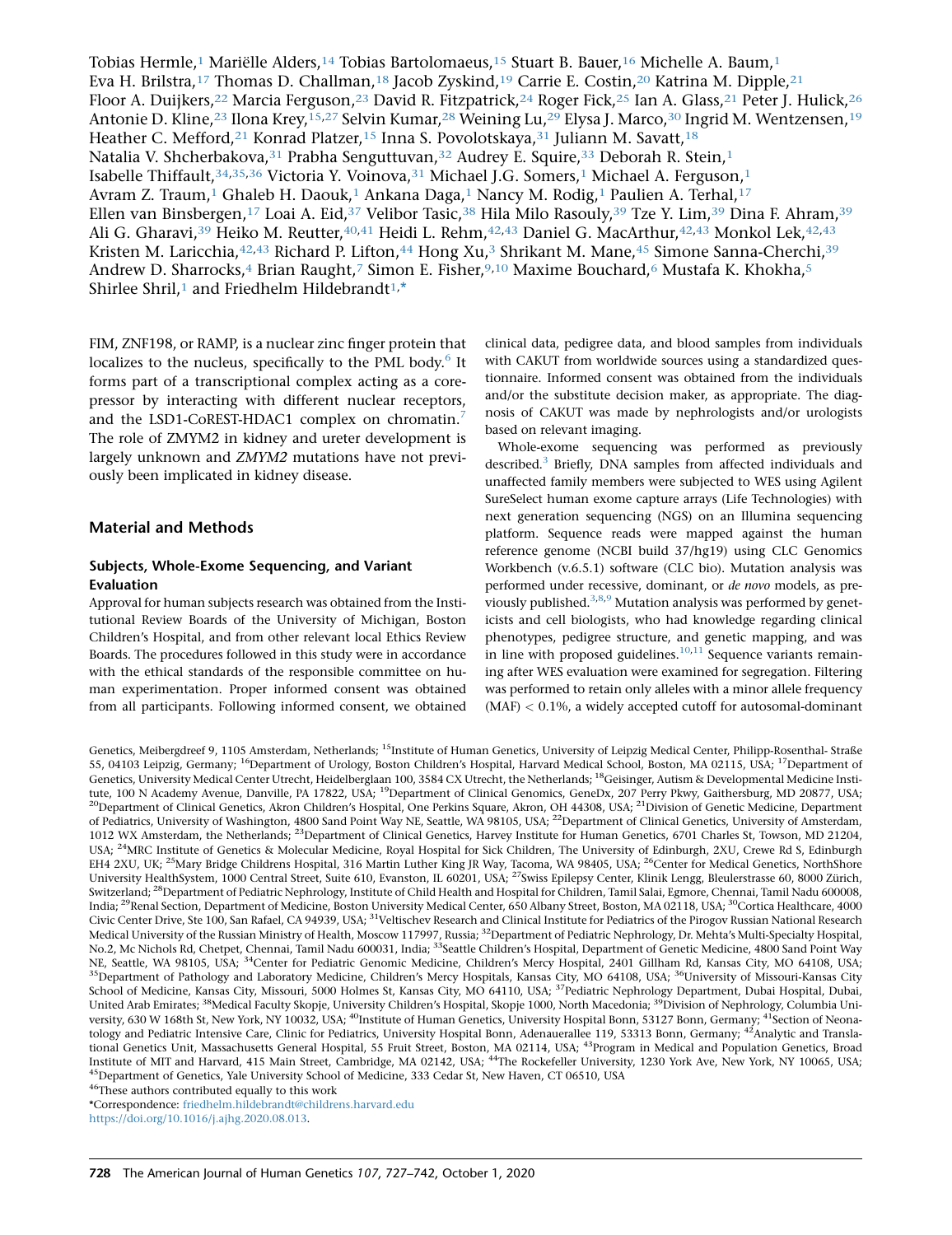disorders.<sup>12,13</sup> MAF was estimated using combined datasets incorporating all available data from the 1000 Genomes Project, the Exome Variant Server (EVS) project, dbSNP145, the Exome Aggregation Consortium (ExAC), and gnomAD. We filtered to retain variants in genes with a PLI score of  $>0.3$  based on a dominant hypothesis. To predict deleteriousness of variants, we used the University of Santa Cruz Human Genome Browser for the presence of paralogous genes, pseudogenes, or misalignments, then scrutinized all variants with MAF  $< 0.1\%$  within the sequence alignments of the CLC Genomic Workbench software program and employed other web based programs (see Web Resources). Variants were confirmed by Sanger sequencing for segregation of phenotype with genotype.

When trios were available for analysis, data processing of FASTQs were performed by the Genomics Platform at the Broad Institute of Harvard and Massachusetts Institute of Technology (Broad Institute). Single-nucleotide polymorphism (SNPs) and insertions/deletions (indels) were jointly called across all samples using Genome Analysis Toolkit (GATK) HaplotypeCaller. Default filters were applied to SNP and indel calls using the GATK Variant Quality Score Recalibration (VQSR) approach. Lastly, the variants were annotated using Variant Effect Predictor (VEP).<sup>14</sup> The variant call set was uploaded on to Seqr for analysis of the WES output.

Through collaboration with GeneDx, using genomic DNA from the proband or proband and parent(s), the exonic regions and flanking splice junctions of the genome were captured using the Clinical Research Exome kit (Agilent Technologies) or the IDT xGen Exome Research Panel v.1.0. Massively parallel (Next-Gen) sequencing was done on an Illumina system with 100 base pairs or greater paired-end reads. Reads were aligned to human genome build GRCh37/UCSC hg19 and analyzed for sequence variants using a custom-developed analysis tool. Additional sequencing technology and variant interpretation protocol has been previously described.<sup>15</sup> The general assertion criteria for variant classification are publicly available on the GeneDx Clin-Var submission.

# Control Cohorts

Variants were also tested for absence from in-house control populations. The control cohort consisted of 100 families with steroid-resistant nephrotic syndrome (SRNS) in whom a definitive underlying monogenic cause had already been established. An additional control cohort of 257 different families with a clinical diagnosis of nephronophthisis (NPHP) with no genetic cause identified was also used as previously described.<sup>16</sup>

#### cDNA Cloning

Full-length human ZMYM2 cDNA (cDNA clone HsCD00082148) was subcloned by PCR from full-length cDNA and cDNA clones. Expression vectors were generated using LR Clonase (Thermo Fisher) according to the manufacturer's instructions. The following expression vectors were used in this study: pRK5-N-Myc and pcDNA6.2-N-GFP. Mutagenesis was performed using the QuikChange II XL site-directed mutagenesis kit (Agilent Technologies) to generate clones with the ZMYM2 mutations identified in each family available at the time of analysis (Table S1). Each construct was sequenced to verify the correct frame as well as the proper sequence of any linker introduced during the cloning procedure.

# Cell Culture and Transfections for cDNA Cloning

Experiments were performed in HEK293 cells purchased from the American Type Culture Collection (ATCC) biological resource center, unless otherwise stated. For transient transfections, HEK293 cells were seeded at 60%–70% confluency in Dulbecco's modified Eagle's medium, supplemented with 10% fetal calf serum and 1% penicillin/streptomycin and grown overnight. Transfections were carried out using Lipofectamine2000 (Thermo Fisher) and Opti-MEM (Thermo Fisher) following the manufacturer's instructions unless otherwise stated.

# Immunofluorescence and Confocal Microscopy in Cell Lines

For immunostaining, HEK293 cells were seeded on fibronectincoated coverslips in 6-well plates. After 16–24 h, cells were transiently transfected using Lipofectamine2000 (Thermo Fisher) according to the manufacturer's instructions. Experiments were performed 24–48 h after transfection. Cells were fixed for 15 min using 4% paraformaldehyde and permeabilized for 15 min using 0.5% Triton X-100. After blocking with  $10\%$  donkey serum  $+$  BSA, cells were incubated with primary antibody overnight at  $4^{\circ}$ C. The following day, cells were incubated in secondary antibody for 60 min at room temperature and subsequently stained for 5 min with DAPI in PBS. Confocal imaging was performed using the Leica SP5X system with an upright DM6000 microscope, and images were processed with the Leica AF software suite. Immunofluorescence experiments were repeated at least two times in independent experiments. The following antibodies were used for immunostaining: mouse anti-Myc (sc-40, Santa Cruz Biotechnology), rabbit anti-ZMYM2 (ab106624, Abcam), and rabbit anti-ZMYM2 (PA5-28265, Thermo Fisher), all diluted 1:100. Donkey anti-mouse secondary antibodies conjugated toAlexa Fluor 488 (A-21202, Thermo Fisher) and donkey anti-rabbit secondary antibody conjugated to Alexa Fluor 594 (A-21207, Thermo Fisher) were used. We originally hypothesized that missense variants may be present in individuals with a milder phenotype. In total, we identified 12 missense variants in ZMYM2 (Table S2) in our CAKUT cohort. As such, along with testing loss-of-function variants, we tested the following missense variants in our immunoflurosence (IF) data: p.Val61del (c.181\_183del), p.Glu126Ala (c.377A>C), p.Ile387Ala (c.1159A>G), p.Lys649Arg (c.1946A>G), p.Tyr763His (c.2287T>C), p.Tyr763Leu (c.2287\_2288delinsTA>CT), p.Gly775Glu (c.2324G>A), p.Asp997del (c.2990\_2992del), and p.Glu1031Lys (c.3091G>A) (Table S2, Figure S1). Please note that although variant p.Tyr763Glnfs\*6 (c. 2287\_2288del) and p.Cys823\* (c.2469T>A) were initially included in our IF data, these two variants were not included in the analysis of our clinical data as the families in question provided consent to study their variants but did not provide consent to include any clinical data.

# Bioluminescence Resonance Energy Transfer (BRET) Assays

We employed Bioluminescence Resonance Energy Transfer (BRET) assays to test the interactions between both wild-type and mutant ZMYM2 and wild-type FOXP1. Briefly, wild-type and mutant ZMYM2 constructs were subcloned from the pRK5-N-Myc vector into YFP- and rLuc-vectors as previously described.<sup>17</sup> Wild-type FOXP1, FOXP2, and NLS rLuc-constructs were generated in a prior study.<sup>17</sup> HEK293T/17 cells were grown in 96-well plates and cultured for 24 h at 37 $\degree$ C with 5% CO<sub>2</sub>. Cells were transfected using GeneJuice Transfection Reagent (Merck Millipore) according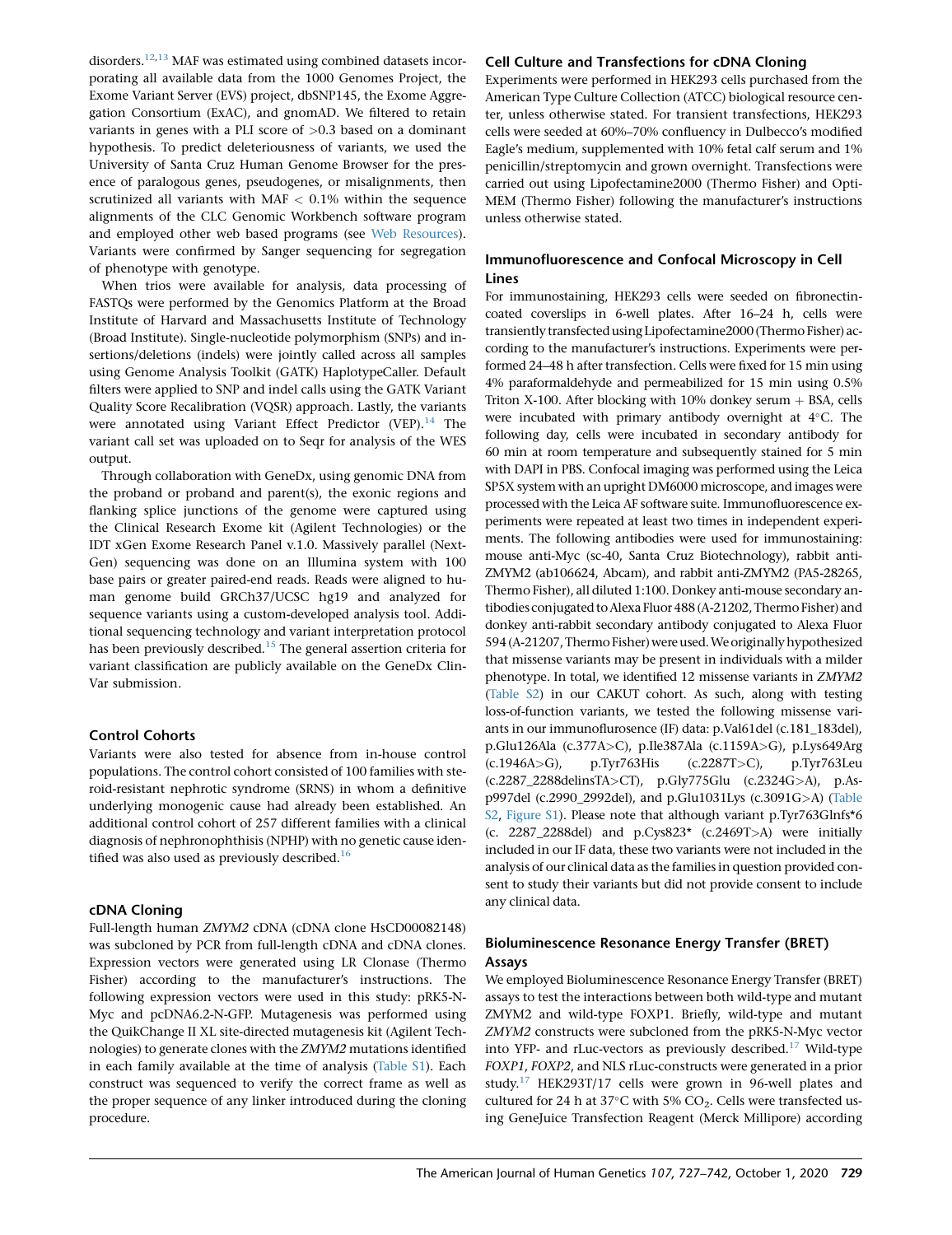to manufacturer's instructions. At 36 h post-transfection, Endu-Ren luciferase substrate (Promega) was added at 60  $\mu$ M and cells were incubated for 4 h. Emission values were measured using an Infinite 200Pro plate reader (Tecan) using the Blue1 and Green1 filter sets. Corrected BRET ratios were obtained using the following formula  $[Green1<sub>(experimental</sub> condition)/Blue1<sub>(experimental</sub> condition)]$  – [Green1(control condition)/Blue1(control condition)]. Further details of the BRET assay set-up are discussed by Deriziotis et al.<sup>17</sup>

#### Xenopus tropicalis Model

X. tropicalis were housed and cared for in the aquatics facility at Yale University School of Medicine according to established protocols approved by Yale Institutional Animal Care and Use Committee.

# Expression Pattern of zmym2

Previous data have demonstrated RNA expression patterns for  $z<sub>m</sub>ym2$  in Xenopus (Figure S2).<sup>18</sup> In addition, the Papalopulu lab has deposited images of zmym2 expression in Xenbase (see Web Resources), which are suggestive of expression in the pronephros. We further confirmed expression in a Xenopus model (Figure S2C) at stage 34 and although expression is somewhat ubiquitous, we did find some enrichment in the pronephros and tubule.

#### Selection of Variants Tested in Xenopus Modeling

We prioritized testing certain variants (p.Val61del [c.181\_183del], p.Asp997del [c.2990\_2992del], p.Gly257\* [c.766\_767dupGT], p.Gln398\* [c.1192C>T], p.Cys536Leufs\*13 [c.1607delG], p.Arg 540\* [c.1618C>T], p.Lys812Aspfs\*13 [c.2434\_2437delAAAG], p.Gly1045Argfs\*18 [c.3130\_3131dupAA], and p.Gly1045Argfs\*33 [c.3130\_3131dupAA]) since we hypothesize that these particular variants best represent the varying kinds of disruptions found widely distributed across the ZMYM2 gene locus and so testing these variants could lead to more informative results about dysfunction.

# Microinjection of Morpholinos and mRNA in Xenopus Embryos

We induced ovulation and collected embryos by in vitro fertilization as previously described.<sup>19,20</sup> Embryos were raised to stage 34 or 45 in  $1/9MR$  + gentamycin. Staging of Xenopus tadpoles was performed according to Faber and Nieuwkoop.<sup>21</sup> Antisense morpholino oligonucleotides (MO) or mRNAs were injected at either the one-cell stage or into one cell of the two-cell embryo as previously described.<sup>22</sup> We employed a splice blocking MO which conceptually leads to exon 3 skipping. The following MOs were used: Control: 5'-CCTCTTACCTCAGTTACAATTTATA-3' and zmym2 exon-3 intron-3 splice blocking 5'-TTGCTGTGGAGGCT-GAAAAACCT-3' (GeneTools in Web Resources). We performed PCR with primers that span this exon and expect a loss of  $\sim$ 800 bp. To confirm efficient and specific knockdown of ZMYM2, we also tested for rescue of our MO phenotype using the human mRNA (and individual variants that do not rescue), confirming that our knockdown is specific for ZMYM2 in the experiments presented. We generated in vitro capped mRNA of wild-type and mutated human ZMYM2 from sequences cloned into in the pKR5-Myc backboned using the SP6 mMessage machine kit (Thermo Fisher) following the manufacturer's instructions. MOs for knockdown experiments were injected with 5 ng in a 2 nanoliter volume into one cell of the two-cell embryo. This volume included the fluorescent tracer Mini-ruby (Thermo Fisher) in order to determine the injected side for later analysis

via in situ hybridization. For rescue experiments, MOs were injected in the one-cell embryo with 10 ng in a 2 nanoliter volume. Subsequently, mRNA corresponding to either wild-type or mutated ZMYM2 sequences was injected into one cell of the two-cell embryo with 50 pg in a volume of 2 nanoliters including fluorescent tracer to determine the side injected with mRNA for subsequent analysis via in situ hybridization.

#### Whole-Mount In Situ Hybridization

We detected Xenopus atp1a1 expression by generating a digoxigenin-labeled antisense probe using the T7 High Yield RNA Synthesis kit (NEB, E2040S) and DIG-dUTP (Sigma) from clone number TTpA007m23. Atp1a1 expression serves as a well-established readout, allowing us to monitor a majority of the pronephric and tubule tissue. $^{23}$  Embryos were collected at stage 34 and fixed in MEMFA (1:1:8 10× MEMFA salts, 37% formaldehyde, distilled water) (103 MEMFA salts: 1 M MOPS, 20 mM EGTA, 10 mM MgSO4) for 1–2 h at room temperature and dehydrated in 100% ethanol. Whole-mount in situ hybridization was done as previously described.<sup>22</sup> We quantitatively assessed loss of function by measuring the area corresponding to the proximal and intermediate tubule<sup>24</sup> in injected and control sides of each embryo. We qualitatively assessed posterior atp1a1 expression in the pronephric tubule. Rescue efficiency was assessed in the mRNA injected side of embryos in which the contralateral side had morphological abnormalities. Successful rescue was based on the comparison between mRNA injected and mRNA un-injected sides of the area of the proximal pronephros. Areas were determined by manually delineating the bounds of this region in ImageJ. In situ hybridization results were imaged with a Canon EOS 5d digital camera mounted on a Zeiss discovery V8 stereomicroscope.

# Alcian Blue Staining

Stage 45 embryos were fixed in 100% ethanol for 48 h at room temperature and then washed briefly in acid alcohol (1.2% HCl in 70% ETOH). A 0.25% alcian blue solution in acid alcohol was used to stain the embryos over 48 h at room temperature. Specimens were then washed in acid alcohol several times, rehydrated into  $H_2O$ , and bleached for 2 h in 1.2% hydrogen peroxide under a bright light. They were then washed several times in 2% KOH and left rocking overnight in 10% glycerol in 2% KOH. Samples were processed through 20%, 40%, 60%, and 80% glycerol in 2% KOH. Craniofacial cartilage was then imaged with a Canon EOS 5d digital camera mounted on a Zeiss discovery V8 stereomicroscope.

# Statistical Analysis

All experiments in the Xenopus model were performed a minimum of three times and numbers stated in graphs are the composite of multiple experiments. Statistical significance of abnormalities and rescues with respect to proximal pronephric size were evaluated using unpaired t tests, while percentages of posterior loss of signal and abnormal craniofacial cartilage were evaluated using Fisher's exact tests using GraphPad Prism v.8. In all figures, statistical significance was defined as  $p < 0.05$ . A single asterisk indicates  $p$  $<$  0.05, while double, triple, and quadruple asterisks indicate p  $<$ 0.005,  $p < 0.0005$ , and  $p < 0.0001$ , respectively. Bars in graphs indicate means and standard deviations.

# Mice

 $Zmym2^{+/-}$  mice were generated by the Transgenic Core Facility of the Goodman Cancer Research Centre in a C57BL/6 background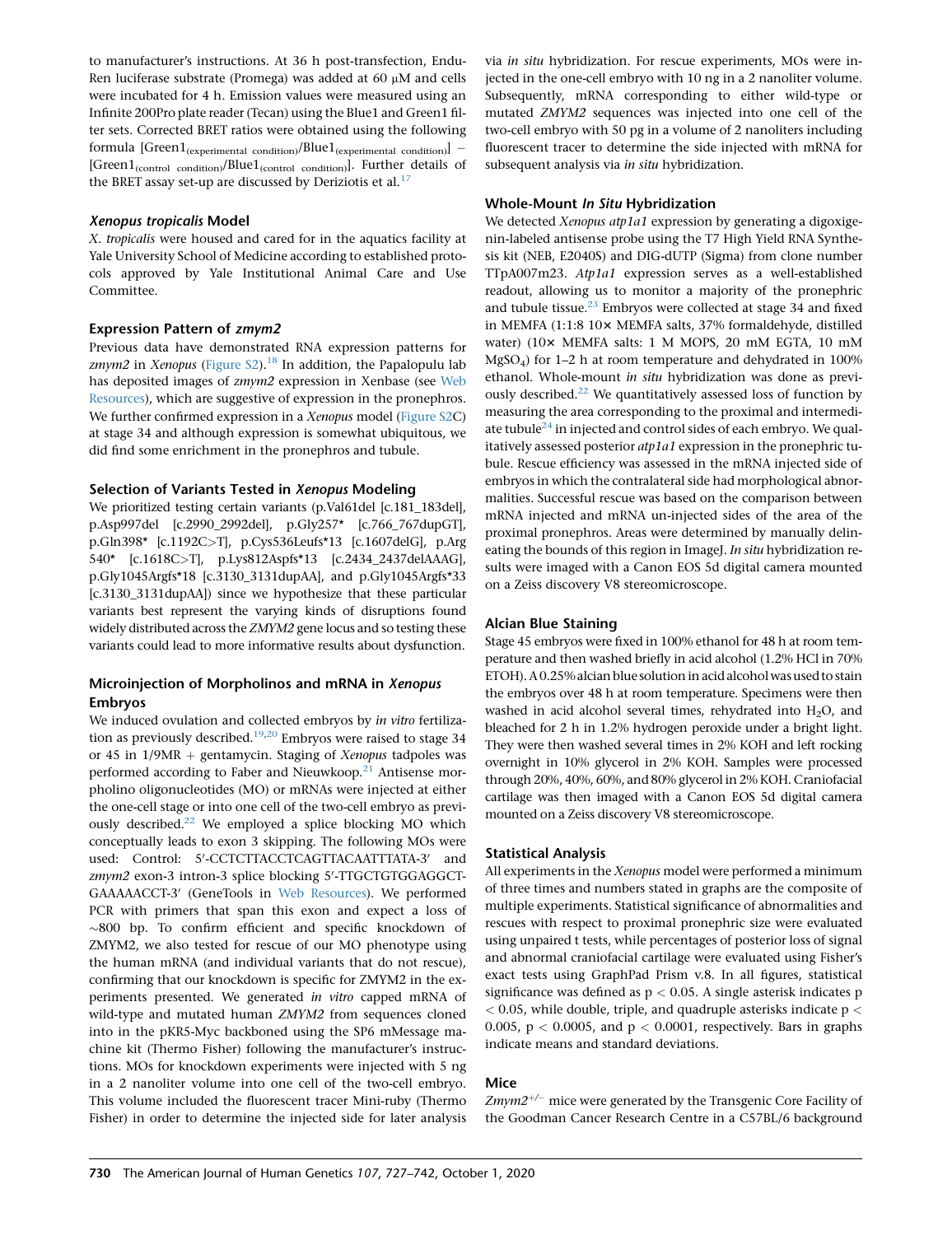|                                     | Table 1.    Fourteen Heterozygous Mutations in <i>ZMYM2</i> in 19 Individuals from 15 Families with Syndromic CAKUT |                                          |                          |                      |                                                                                                                 |                                                                                                                                                                                                                                                                                 |                                                                                 |  |  |  |
|-------------------------------------|---------------------------------------------------------------------------------------------------------------------|------------------------------------------|--------------------------|----------------------|-----------------------------------------------------------------------------------------------------------------|---------------------------------------------------------------------------------------------------------------------------------------------------------------------------------------------------------------------------------------------------------------------------------|---------------------------------------------------------------------------------|--|--|--|
| Family,<br><b>Individual Change</b> | <b>Nucleotide</b>                                                                                                   | <b>Amino Acid</b><br>Change <sup>a</sup> | Exon<br>Segregation      | Ethnicity,<br>Gender | <b>CAKUT</b><br>(Sidedness <sup>b</sup> )                                                                       | Extra-renal<br>Manifestation                                                                                                                                                                                                                                                    | Neurologic<br>Involvement                                                       |  |  |  |
|                                     | GM10-21 c.622C>T                                                                                                    | $p \text{Arg} 208*$                      | 3: 20% mosaic Dutch, F   |                      | RUS normal                                                                                                      | skeleton: downslanting hypotonia, ID,<br>palpebral fissures                                                                                                                                                                                                                     | stereotypic movements                                                           |  |  |  |
| GM1-21                              | c.766<br>767dupGT                                                                                                   | $p.Gly257*$                              | $3:$ de novo             | USA, M               | UUT: renal agenesis<br>LUT: hypospadias,<br>cryptorchidism,<br>chordee, Müllerian duct skin: facial<br>remnants | heart: BAV<br>skeleton: small hands & hypotonia, tethered<br>feet<br>dysmorphsims, convex<br>dysplastic finger nails,<br>hypoplastic toenails<br>other: feeding<br>problems, oral phase<br>dysphagia, IUGR,<br>growth delay                                                     | microcephaly, DD,<br>cord                                                       |  |  |  |
| GM3-21                              | c.1192C > T                                                                                                         | p.Gln398*                                | 5: de novo               | USA, M               | UUT: RUS normal<br>LUT: enuresis,<br>incontinence                                                               | heart: PDA<br>skeleton: facial<br>dysmorphsims<br>other: dental caries                                                                                                                                                                                                          | DD, autistic spectrum                                                           |  |  |  |
| GM9-21                              | c.1367 $du$ p $A$                                                                                                   | p.Tyr456*                                | 6: de novo               | white, F             | UUT: hypoplastic pelvic skeleton: facial<br>kidney (R) detected by<br>"reverse phenotyping"                     | dysmorphisms<br>(triangular face, broad<br>neck, broad nasal<br>bridge), scoliosis<br>single palmar crease on<br>left, tapered fingers,<br>tapered lower<br>extremities                                                                                                         | DD, auditory<br>attention, startle reflex,<br>motor stereotypies                |  |  |  |
| SSC3-21                             | $c.1607$ del $G$                                                                                                    | p.Cys536<br>Leufs $*13$                  | 8: pat. NA,<br>mat. NA   | Italy, F             | UUT: UPJO (L)                                                                                                   |                                                                                                                                                                                                                                                                                 | mild ID                                                                         |  |  |  |
|                                     | A4730-21 c.1618C>T                                                                                                  | $p \cdot \text{Arg} 540^*$               | 8: de novo               | Macedonia,<br>M      | UUT: pre-natal<br>hydronephrosis<br>LUT: BL VUR grade 3,<br>urethral stricture,<br>hydrocele testis             | skeleton: facial<br>dysmorphism (wide<br>interpupillary distance,<br>mild epicanthal folds,<br>long nose with a<br>bulbous tip,<br>farsightedness, low set<br>posteriorly rotated ears<br>with a simple helix and<br>protuberant ears),<br>hyper-extensibility of<br>the joints | speech delay                                                                    |  |  |  |
|                                     | A1204-21 c.1618C>T                                                                                                  | $p.Arg540*$                              | 8: pat. NA,<br>mat. NA   | Macedonia,<br>F      | UUT: renal<br>agenesis $(R)$                                                                                    | other: hematocolpos,<br>imperforate hymen                                                                                                                                                                                                                                       | no data                                                                         |  |  |  |
|                                     | GM11-21 c.1623 1627<br>delACAGT                                                                                     | p.Cys543<br>Valfs*3                      | 8: de novo               | Moroccan,<br>М       | RUS normal                                                                                                      | skeleton:<br>hypertelorsism, small<br>ears, thick lips, high<br>palate, facial<br>dysmorphsims<br>other: OSA                                                                                                                                                                    | DD, mild ID, seizures,<br>autism, psychosis                                     |  |  |  |
|                                     | GM17-21 c.2165T>A                                                                                                   | $p.$ Leu $722*$                          | 12: pat. WT,<br>mat. Het | white, M             | mild hypospadias,<br>distal chordee and<br>dorsal hooding                                                       | skeleton: aplasia cutis<br>other: acute<br>lymphoblastic<br>leukemia                                                                                                                                                                                                            | DD, autism spectrum<br>disorder (mother has<br>ADHD and learning<br>disability) |  |  |  |
|                                     | GM19-21 c.2338C>T                                                                                                   | $p. Arg780*$                             | 13: de novo              | M                    | Switzerland, RUS normal                                                                                         |                                                                                                                                                                                                                                                                                 | seizure disorder, MRI<br>normal, low IQ (85)                                    |  |  |  |
| GM6-21                              | c.2434<br>2437delAAAG                                                                                               | p.Lys812Aspfs*18 13:de novo              |                          | white, F             | RUS normal                                                                                                      | heart: VSD, atrial septal microcephaly, DD<br>defect, PDA<br>skeleton: short stature<br>$-2$ SD, short 5th digit<br>with abnormal nails, BL<br>epicanthi, abnormal<br>palmar crease,<br>upturned nasal tip and<br>severe feeding<br>problems                                    |                                                                                 |  |  |  |

(Continued on next page)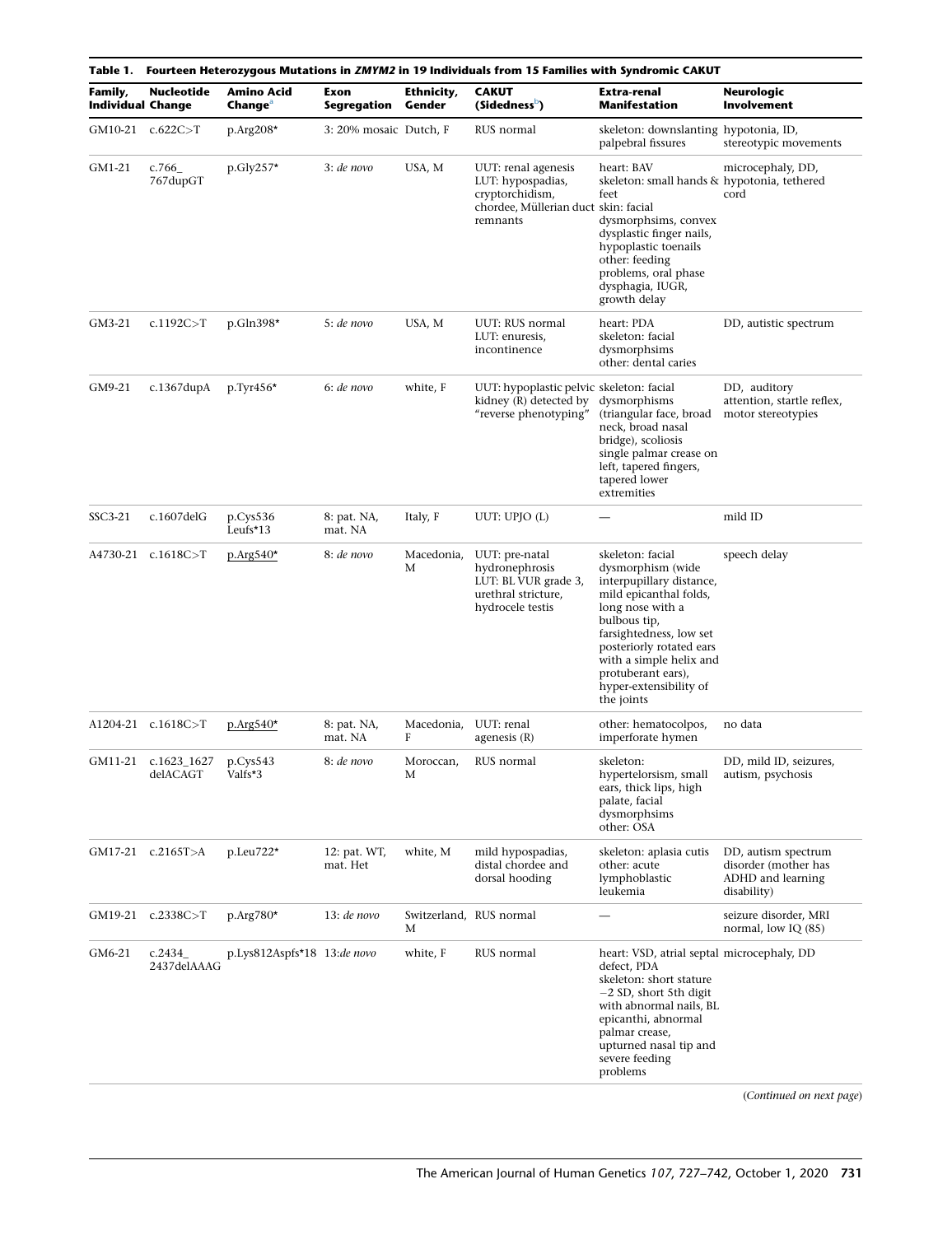| Table 1.                            | <b>Continued</b>        |                                          |                                          |                      |                                           |                                                                                                                                                                                                                                                                                                                                                                                                                 |                                      |  |  |  |  |
|-------------------------------------|-------------------------|------------------------------------------|------------------------------------------|----------------------|-------------------------------------------|-----------------------------------------------------------------------------------------------------------------------------------------------------------------------------------------------------------------------------------------------------------------------------------------------------------------------------------------------------------------------------------------------------------------|--------------------------------------|--|--|--|--|
| Family,<br><b>Individual Change</b> | Nucleotide              | <b>Amino Acid</b><br>Change <sup>a</sup> | Exon<br>Segregation                      | Ethnicity,<br>Gender | <b>CAKUT</b><br>(Sidedness <sup>b</sup> ) | Extra-renal<br><b>Manifestation</b>                                                                                                                                                                                                                                                                                                                                                                             | Neurologic<br>Involvement            |  |  |  |  |
| GM6-22                              | c.2434<br>2437delAAAG   | p.Lys812Aspfs*18 13:de novo              |                                          | white, F             | RUS normal                                | BL epicanthus,<br>abnormal palmar crease                                                                                                                                                                                                                                                                                                                                                                        | speech delay                         |  |  |  |  |
| GM18-12                             | c.2494-1G>A IVS15-1G>A  |                                          | Intron 14: pat. white, F<br>WT, mat. het |                      | <b>RUS NA</b>                             | heart: atrial septal<br>defect<br>skeleton: epicanthal<br>folds                                                                                                                                                                                                                                                                                                                                                 | ADHD, autism,<br>behavioral concerns |  |  |  |  |
| GM18-22                             | c.2494-1G>A IVS15-1G>A  |                                          |                                          | white, M             | brother: RUS NA                           | heart: atrial septal<br>defect                                                                                                                                                                                                                                                                                                                                                                                  |                                      |  |  |  |  |
| GM18-12                             | c.2494-1G>A IVS15-1G>A; | obligatory splice<br>site                |                                          | white, F             | mother:<br>RUS normal                     | heart: atrial septal<br>defect                                                                                                                                                                                                                                                                                                                                                                                  |                                      |  |  |  |  |
| GM7-21                              | c.3130<br>3131dupAA     | p.Gly1045<br>Argfs* $33$                 | 19: pat. WT,<br>mat. NA                  | white, F             | RUS normal                                | heart: ECHO normal<br>skeleton: dysmorphic<br>facial features, short 5th hyperopia<br>fingers & thumbs,<br>broad big toes, 5th<br>finger clinodactyly,<br>mild short stature (9 <sup>th</sup><br>percentile)                                                                                                                                                                                                    | microcephaly, DD,<br>hypotonia, high |  |  |  |  |
|                                     | GM13-21 c.3176dupA      | p.Asp1059<br>Glufs*2                     | $20:de\;novo$                            | white, F             | RUS normal                                | heart: ECHO normal<br>skeleton: short stature<br>$(3rd percentile)$ ,<br>dysmorphic facial<br>features (wide<br>eyebrows, wide<br>interpupillary and<br>intercanthal distance,<br>epicanthal folds,<br>narrow downslanting<br>palpebral fissures, nose<br>with a wide tip,<br>downturned corners of<br>the mouth, small and<br>low set ears with<br>hypoplastic lobule), 5 <sup>th</sup><br>finger clinodactyly | microcephaly, DD,<br>speech delay    |  |  |  |  |
|                                     | GM12-21 c.3246G>A       | p.Trp1082*                               | 20: pat. NA,<br>mat. het                 | white, M             | RUS: bilateral<br>the right is low lying  | skeleton: dysmorphic<br>malrotated kidneys and facial features (narrow<br>palpebral fissures,<br>epicanthi and<br>telecanthus, small nose intellectually disability<br>and a grooved single<br>philtrum with mild<br>hypoplastic nasal<br>nares), short, thick<br>fingers, $\uparrow$ range of<br>motion joints                                                                                                 | DD, speech delay,<br>hypotonia,      |  |  |  |  |
|                                     | GM12-12 c.3246G>A       | p.Trp1082*                               |                                          | white, F             | mother RUS NA                             |                                                                                                                                                                                                                                                                                                                                                                                                                 |                                      |  |  |  |  |

Transcript accession number for ZMYM2: GenBank: NM\_001190965. Mutations listed in this table were not present in gnomAD database. ADHD, attention deficit hyperactivity disorder; ASD, atrial septal defect; BAV, bicuspid aortic valve; BL, bilateral; DC, disease causing, DD; developmental delay; Del, deleterious; ECHO, echocardiogram; F, female; het, heterozygous; ID, intellectual disability; IUGR, intra-uterine growth retardation; L, left; LUT, lower urinary tract; mat., maternal; M, male; NA, not available; OSA, obstructive sleep apnoea; pat., paternal; PDA, patent ductus arteriosus; PNS, peripheral nervous system; PPH2 score, HumVar Poly-Phen-2 prediction score; R, right; RUS, renal ultrasound; SIFT, sorting tolerant from intolerant; Tol., tolerated; UUT, upper urinary tract; UPJO; ureteropelvic junction obstruction; RUS, renal ultrasound; VACTERL, vertebral defects, anal atresia, cardiac defects, tracheo-esophageal fistula, renal anomalies, and limb abnormalities; VSD, ventricular septal defect; VUR, vesicoureteral reflux; WT, wild type.

<sup>a</sup>Underline indicates Macedonian founder mutation.

<sup>b</sup>Sidedness of CAKUT phenotype given in parentheses.

using a CRISPR-Cas9 targeting approach. For this mouse model, we chose to replicate the truncating mutation in an early exon found in individual GM1-21 (p. Gly257\* [c.766\_767dupGT] Table 1), because it is associated with a strong human phenotype, and since any resulting mutant protein would be severely truncated, showing subcellular mislocalization according to cellular assays (Figure S1). To model this frameshift mutation, sgRNA 5'-GTTA CAACCTTAGAAACAGG-3' was designed against exon 3 found both in humans and mice. A  $\Delta$ 1 allele was selected and propagated in C57BL/6 background for three generations prior to phenotypical analyses. Genotyping was performed by PCR amplification using primers 5'-ACCTCCTCCATCTTCTGCAC-3' and 5'-AAAA GGTCCAACTCCAGCCT-3' amplicon sequencing. Animals and experiments were kept in accordance with the standards of the animal ethics committee of McGill University, and the guidelines of the Canadian Council of Animal Care.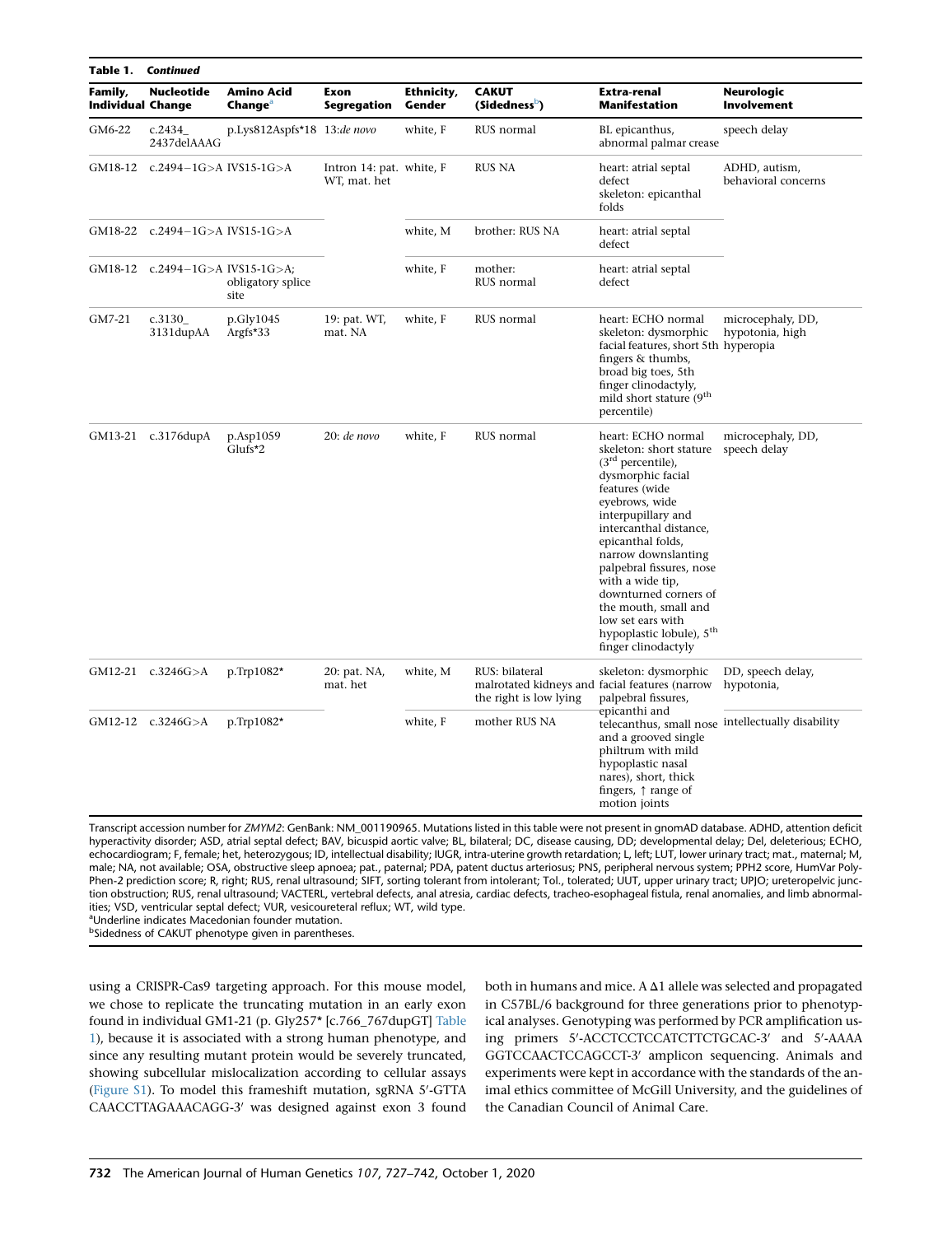#### Vesicoureteral Reflux

Vesicoureteral reflux was assessed through methylene blue injection into the bladder as described.<sup>25</sup> Briefly, the urinary tract of freshly sacrificed newborns was exposed and the bladder was injected using a 30-gauge needle connected to a reservoir filled with methylene blue dye (1 mg/mL). To increase hydrostatic pressure, the syringe was raised at 5 cm/s to 120 cm. Reflux and urethral voiding pressures were recorded as reservoir height (cm).

#### **Histology**

Whole urogenital tracts from E18.5 embryos and P0 neonates were dissected in PBS and fixed overnight in 4% PFA at 4°C. Samples were then processed for paraffin embedding and sectioning  $(4 \mu m)$  thickness). Tissue sections from each sample were stained with Hematoxylin & Eosin for tissue analysis. Immunohistofluorescence analyses were performed as described.<sup>26</sup> The following antibodies were used for immunostaining: anti-Pax2 (Covance cat# PRB-276P) at 1:200, anti-Podocalyxin (R&D systems cat# AF1556) at 1:200, anti-Cytokeratin 8/18 (Fitzgerald cat# 20R-CP004) at 1:300, and anti-Zmym2 (Origene cat# AP08258PU) at 1:100 dilution in PBS.

#### Proximity-Based Biotinylation (BioID) Analysis

Proximity-based biotinylation, or BioID, is a method developed for the characterization of protein-protein interactions in living cells. $^{27}$ Briefly, Flp-In T-REx 293 cells were stably transfected with pcDNA5 FRT/TO Flag-BirA-R118G (FlagBirA\*) expression vectors, containing open reading frames for human ZMYM2 (wild type or deletion mutants) or ZMYM3. Cells at 80% confluence were incubated for 24 h in complete media supplemented with  $1 \mu g/mL$  tetracycline (Sigma-Aldrich) and 50 µM biotin (BioShop). Cells were harvested, lysed (50 mM Tris-HCl [pH 7.5], 150 mM NaCl, 1 mM EDTA, 1 mM EGTA, 1% Triton X-100, 0.1% SDS, protease inhibitor cocktail, turbonuclease), sonicated twice for 10 s at 35% amplitude (Sonic Dismembrator 500; Fisher Scientific), and centrifuged at 16,000 rpm  $(35,000 \times g)$  for 30 min at 4°C. Supernatants were passed through a Micro Bio-Spin Chromatography column (Bio-Rad 732-6204) and incubated with  $30 \mu$ L of high performance streptavidin-Sepharose beads (GE Healthcare) for 3 h at  $4^{\circ}$ C on an end-over-end rotator. Beads were pelleted (2,000 rpm, 2 min) and washed six times with 50 mM ammonium bicarbonate (pH 8.3). Washed beads were treated with L-1-Tosylamide-2-phenylethyl chloromethyl ketone (TPCK)-treated trypsin (Promega) for 16 h at  $37^{\circ}$ C with end-overend rotation. After 16 h, another 1  $\mu$ L of TPCK-trypsin was added for 2 h and incubated in a water bath at  $37^{\circ}$ C. Supernatants were lyophilized and stored at  $4^{\circ}$ C. Two biological and two technical replicates were analyzed using mass spectrometry (below) to identify high confidence proximity interactors.

# Mass Spectrometry Analysis

Liquid chromatography-electrospray ionization-tandem mass spectrometry (LC-ESI-MS/MS) was conducted as previously described.<sup>27</sup> Briefly, high performance liquid chromatography was conducted using a 2 cm pre-column (Acclaim PepMap 50 mm  $\times$  100 µm inner diameter [ID]) and 50 cm analytical column (Acclaim PepMap, 500 mm  $\times$  75 µm diameter; C18; 2 µm; 100 Å, Thermo Fisher Scientific), running a 120 min (35,000  $\times$ g) reversed-phase buffer gradient at 225 nL/min on a Proxeon EASY-nLC 1000 pump in-line with a Thermo Q-Exactive HF quadrupole-Orbitrap mass spectrometer. A parent ion scan was performed using a resolving power of 60,000, then up to the 20 most intense peaks were selected for MS/MS (minimum ion count of 1,000 for activation), using higher energy collision induced dissociation (HCD) fragmentation. Dynamic exclusion was activated such that MS/MS of the same  $m/z$  (within a range of 10 ppm; exclusion list size  $= 500$ ) detected twice within 5 s were excluded from analysis for 15 s. For protein identification, Thermo.RAW files were converted to the .mzXML format using Proteowizard,<sup>28</sup> then searched using X!Tandem<sup>29</sup> and Comet<sup>30</sup> against the human Human RefSeq Version 45 database (containing 36,113 entries). Search parameters specified a parent ion mass tolerance of 10 ppm and an MS/MS fragment ion tolerance of 0.4 Da, with up to 2 missed cleavages allowed for trypsin. Variable modifications of  $+16@M$  and W,  $+32@M$  and W,  $+42@N$  terminus, and  $+1@N$  and Q were allowed. Proteins identified with an iProphet cut-off of 0.9 (corresponding to  $\leq$  1% FDR) and at least two unique peptides were analyzed with SAINT Express v.3.6.1. $31$  Twenty control runs (consisting of BioID conducted on the same cell type stably expressing the FLAG-BirA\* epitope tag alone) were collapsed to the four highest spectral counts for each prey and compared to the two technical replicates and two biological replicates of the baits. High confidence interactors were defined as those with FDR  $\leq$  0.01. All raw mass spectrometry files have been deposited at the MassIVE archive (see Data and Code Availability), with accession number ID MSV000085033.

# **Results**

#### Mutations of ZMYM2 Cause CAKUT

In pursuit of additional monogenic causes for CAKUT, we performed WES in 551 individuals with CAKUT. $32$  We detected a heterozygous mutation (p.Arg540\* [c.1618C>T]) in the gene Zinc Finger MYM-Type Containing 2 (ZMYM2, GenBank: NM\_197968.2) in an affected individual with syndromic CAKUT in an outbred Macedonian family (A4730, Table 1). The mutation was de novo and was absent from control databases ExAC and gnomAD (Table 1, Figure S3). Direct inspection of sequence alignments from whole-exome data did not yield a mutation in any of the 40 known isolated human CAKUT genes, the 153 known human syndromic CAKUT genes, nor the 185 known murine CAKUT genes, as previously described. $3$ The individual, A4730\_21, presented with pre-natal hydronephrosis due to a urethral stricture (Table 1). Post-natal ultrasound revealed bilateral grade three vesicoureteral reflux (VUR) with clinical evidence of a hydrocele. Post WES, extra-renal features were noted including facial dysmorphism, hyper-extensibility of the joints, and speech delay (Figure 1A).

In an unrelated Macedonian family (A1204\_21, Table 1), we detected the same variant as in the index family  $(p.\text{Arg}540*$  [c.1618C>T]) from our initial cohort of 551 individuals with CAKUT. This female individual had right renal agenesis. Similar to the index person (A4730\_21), additional genitourinary tract pathologies were noted: hematocolpos secondary to imperforate hymen (Figure 1A). Due to loss of follow-up, additional extra-renal or neurological features could not be assessed.

Through collaboration with Columbia University, New York, we identified family SSC3 with a mutation in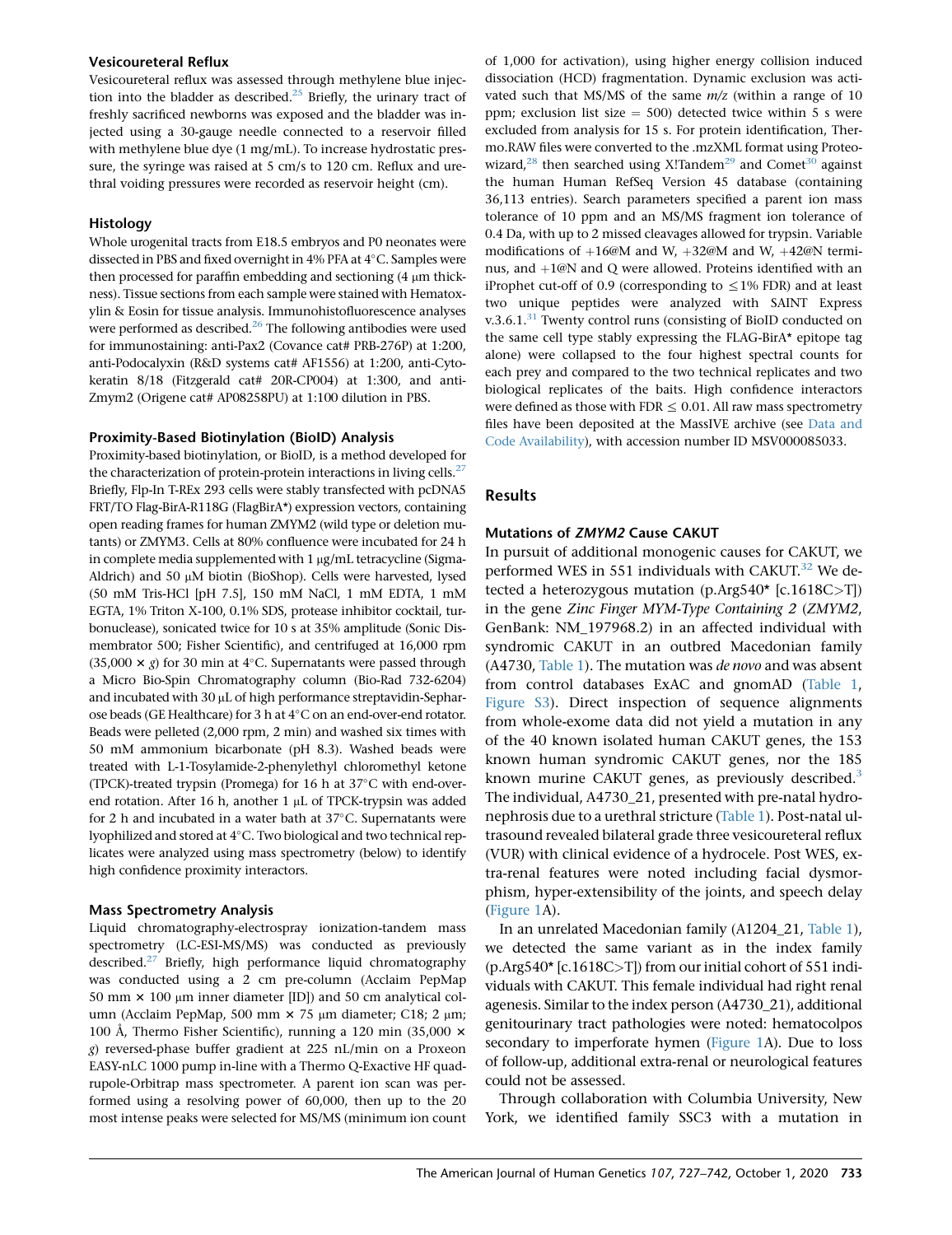

Figure 1. Whole-Exome Sequencing Identifies 14 Heterozygous Loss-of-Function Mutations in ZMYM2 in 15 Families with 19 Affected Individuals

(A) Clinical features of individuals with ZMYM2 mutations (see Table 1); family number is shown in the white rectangle.

Family GM7: Hypertelorism; simple helix and protuberant ears; 5th fingers and thumbs; 5th finger clinodactyly.

Family A4730: Wide eyebrows, mild synophrys, short filtrum; long nose with a bulbous tip; auricle with hypoplastic lobule; hyperextensibility of joints.

Family GM13: Wide interpupillary distance and intercanthal distance; small auricle; clinodactyly.

Family A1204: hematocolpos pre- and post-drainage.

Family GM6: (GM6\_21) dysmorphic facial features with epicanthi, short 5th digit with hypoplastic nails, abnormal palmar crease and sandal gap toe; (GM6\_22) Dysmorphic features – epicanthi.

(B) Exon structure of human ZMYM2 cDNA (GenBank: NM\_197968.2) and positions of mutations (arrowheads).

(C) Protein domain structure of human Zmym2 showing the positions of each of the 14 different heterozygous mutations identified in 15 families (position indicated by the arrows shafts).

aa, amino acid; ATG, start codon; NLS, nuclear localization site.

ZMYM2 (Table 1). The proband (SSC3\_21) was a female with a truncating frameshift mutation (p.Cys536Leufs\*13 [c.1607del]) (Table 1). She had uretero-pelvic junction obstruction and evidence of intellectual disability (Table 1). Using Genematcher,  $33$  we identified an additional 12 families who carried loss-of-function mutations in ZMYM2 (Table 1, Figure 1). All families had extra-renal features of disease or neurological involvement.

#### Phenotypic Features

In total, we detected 14 different heterozygous nonsense or frameshift mutations of ZMYM2 in 15 families with 19 affected individuals with CAKUT and/or syndromic extra-renal features. The phenotypic spectrum included CAKUT in 7 of 14 families, while all affected individuals displayed extra-renal features. Common extra-renal features included cardiac defects, facial dysmorphisms, small

hands and feet with dysplastic/hypoplastic nails, clinodactyly, and neurological features. Neurological manifestations were noted in 14 families (16 affected individuals) and included microcephaly (4/14), developmental delay  $(9/14)$ , intellectual disability  $(4/14)$ , speech delay  $(4/14)$ , and infantile hypotonia (3/14) (Table 1, Figure 1).

#### De Novo Pattern of Inheritance

In 8 of 15 families, DNA was available from both parents, and for four families a single parental DNA sample was available. For eight of these families segregation analysis was consistent with a de novo mutation (Table 1, Figure S3). Germline mosaicism was observed in 1 of the 14 families (GM10). In the two families (GM17 and GM18) where maternal DNA was available, we were able to confirm that the variant was inherited from an affected mother (Table 1). In both cases, the affected mother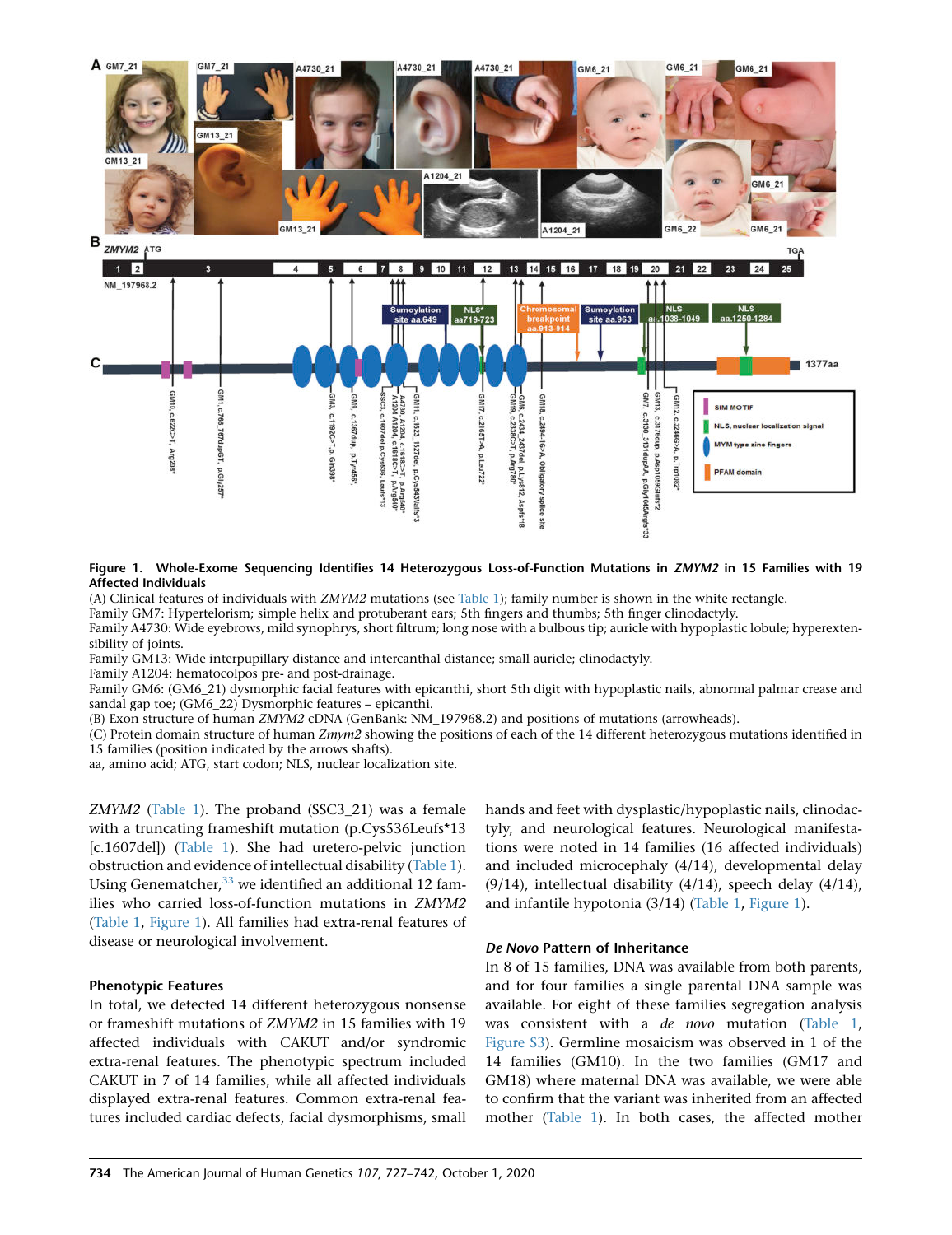

#### Figure 2. Xenopus tropicalis Model of Zmym2 Loss of Function

(A) Schematic of the experimental procedure for injection of morpholino into one cell of a two-cell embryo. One side of the embryo is subject to the knockdown, while the other serves as an internal control.

(B and C) Representative images and quantitation of decreased pronephric area in onesided zmym2 morphants.

(D and E) Representative images and quantitation of decreased caudal atp1a1 signal in one-sided zmym2 morphants.

(F) Schematic of the experimental procedure for injection of morpholino into a onecell stage embryo.

(G and H) Representative images and quantitation of craniofacial dysmorphology in zmym2 morphants, and frequency of rescue of this phenotype in zmym2 morphants coinjected with ZMYM2 mRNA.

(I and J) Representative images and quantitation of cloacal exstrophy in zmym2 morphants.

(K) Quantitation of proximal pronephric size abnormalities comparing the ratio of proximal pronephric size on the mRNA versus MO only side of an embryo between those injected with mock mRNA, control missense mutants, and those injected with the human ZMYM2 mRNA variants representing truncating mutants.

Scale bars depict 500  $\mu$ m. \*\*\*\*p < 0.0001, \*\*p  $<$  0.005, \*p  $<$  0.05 by unpaired t test (C, K) and Fisher's exact test (E, H, J). Bars indicate mean and standard deviation.

s649Arg (c.1946A>G), p.Tyr763His (c.2287T>C), p.Tyr763Leu (c.2287\_ 2288delinsTA>CT), p.Gly775Glu (c.2324G>A), p.Asp997del (c.2990\_

displayed neurological manifestations of disease (attention deficit hyperactivity disorder [ADHD] and learning disability), while the affected mother from family GM\_18 also had evidence of cardiac involvement (Table 1).

Our findings regarding de novo and mosaic occurrence strongly suggest that heterozygous truncating mutations of ZMYM2 convey infertility or interfere with germline transmission. Allelic frequency data in gnomAD further support this hypothesis. All mutations observed in the affected individuals of this study are absent from control populations (ExAC and gnomAD) while other ZMYM2 loss-of-function variants are extremely rare, with only 31 such variants recorded, 27 of which only occurred once in approximately 270,000 indiviudals (Table S3).

We originally hypothesized that missense variants may be present in persons with a milder phenotype, as has previously been described for other genes implicated in CAKUT.<sup>34</sup> In total, we identified 12 missense variants in ZMYM2 (Table S2) in our CAKUT cohort. As such, we tested the following missense variants in our IF data: p.Val61del (c.181\_183del), p.Glu126Ala (c.377A>C), p.Ile387Val (c.1159A>G), p.Ly2992del), p.Glu1031Lys (c.3091G>A) (Table S2). However, the frequency of these variants was similar to the frequency of missense variants in a control steroid-resistant nephrotic syndrome and nephronopthisis cohorts (Table S4). In addition, these variants all retained their nuclear localization and transcriptional repression properties, making causality unlikely (Figures S1 and S4).

# Zmym2 Knockdown in X. tropicalis Leads to Defects in Renal and Craniofacial Development

To evaluate the deleteriousness of the mutations observed in vivo, we generated an X. tropicalis model of zmym2 lossof-function (Figures 2 and S5). At the two-cell stage, Xenopus embryos were injected with a morpholino oligo (MO) targeting zmym2. While one side of the embryo developed from the un-injected cell and served as an internal control, the contralateral side developed from the MO injected cell (Figures 2A–2E). At stage 34, in situ hybridization for the pronephric marker atp1a1 was employed to assess for defects in pronephros morphology in response to MO-mediated knockdown. Specifically, the posterior segment of the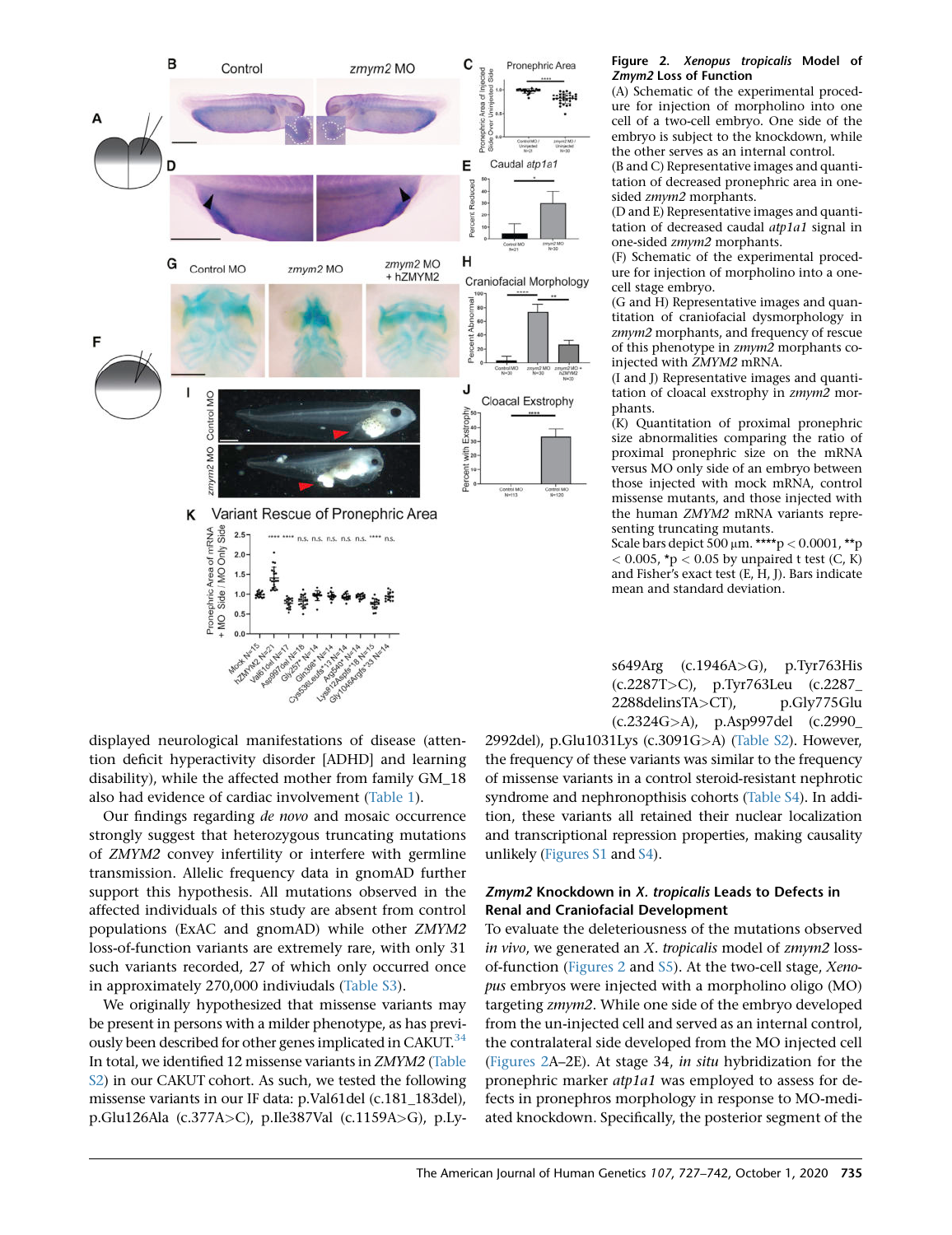pronephric tubules were evaluated for the level of atp1a1 expression, which characteristically meets the proctodeum of the embryo at its caudal aspect. Additionally, the proximal region of the embryonic pronephri corresponding to the proximal and intermediate tubule in humans<sup>24</sup> were quantified to determine zmym2 knockdown effects on these structures. Compared to control sides of the embryos, sides with MO knockdown of zmym2 demonstrated loss of caudal atp1a1 signal and decreased proximal pronephric area, suggesting that zmym2 has a specialized role in pronephric development in a subset of regions. Quantification of these experiments revealed a loss of posterior atp1a1 signal in 30% of embryos on the side representing zmym2 knockdown (Figure 2C).

To assess the functionality of ZMYM2 mutations discovered in individuals, we employed unilateral injection of zmym2 morphants with wild-type or variant ZMYM2 mRNA reflecting individual sequences (p.Gly257\* [c.766\_767dupGT], p.Gln398\* [c.1192C>T], p.Cys536Leufs\*13[c.1607delG], p.Arg540\* [c.1618C>T], p.Lys812Aspfs\*18 [c.2434\_2437delAAAG], and p.Gly1045 Argfs\*33 [c.3130\_3131dupAA], in addition to two missense variants, p.Val61del [c.181\_183del] and p.Asp997del [c.2990\_2992del]). This approach revealed that only wildtype mRNA resulted in rescue of area size (Figures 2F–2K and S5). In contrast, unilateral injection of mRNA reflecting the truncating variants, that we identified in individuals, resulted in little to no restoration of proximal pronephric area (Figure 2K).

We then allowed zmym2 knockdown tadpoles to develop further in order to identify phenotypes that may not be visible early on. At these later stages, protrusion of tissue through the primitive cloaca was also apparent in 33% of zmym2 MO-injected embryos and none of the control MO-injected embryos. In addition, craniofacial abnormalities became readily apparent. To assess these abnormalities further, we used Alcian blue staining to delineate the cartilage morphology within stage 45 embryos. In 73% of zmym2 MO-injected embryos, gross morphological anomalies were observed as compared to 3% of control MO-injected embryos. The frequency of this phenotype in MOinjected embryos was reduced to 27% via reintroduction of wild-type ZMYM2 mRNA (Figure 2K). Noteworthy is that variant p.Lys812Aspfs\*18 actually worsens the phenotype when used in a rescue experiment, which is suggestive that this variant has the potential to function as dominant negative.These findings are consistent with a pathologic role for heterozygous ZMYM2 truncating mutations in urinary tract abnormalities and facial dysmorphisms observed in individuals with this disorder.

# Mouse Model

To further validate the causal role of ZMYM2 in CAKUTrelated developmental defects, we generated a mouse model recapitulating the frameshift mutation found in exon 3 of individual GM1-21 using CRISPR-Cas9 gene targeting (Figure S6). Zmym2<sup>+/-</sup> mice showed a spectrum of

CAKUT-like defects including hydroureter as well as duplex and cystic kidneys at E18.5 (Figures 3A–3C). When tested for vesicoureteral reflux, 25% of newborns had a reflux phenotype, including a majority at or below voiding pressure (Figures 3D and S6). None of those malformations were observed in wild-type animals. The presence of CA-KUT-like phenotypes in  $Zmym2^{+/-}$  animals is compatible with the low but widespread expression levels of Zmym2 in the developing kidney (Figure S7). Immunofluorescence analysis of E18.5 kidneys without overt malformations showed normal tissue architecture in  $Zmym2^{+/-}$  animals (Figure 3E). No additional phenotypes were observed in  $Zmym2^{+/-}$  animals.

# Intracellular Localization of Truncated ZMYM2 Proteins

ZMYM2 is a MYM type zinc finger protein that harbors two putative nuclear localization signals (NLS) and ten MYM type zinc fingers (Figures  $1B-1G$ ).<sup>35</sup> The loss-of-function variants that we identified were frameshifts and/or stopgains prior to the final exon, and therefore mutant mRNA transcripts are predicted to undergo nonsensemediated decay (NMD), suggesting a haploinsufficiency as the most likely mechanism for the associated disorder. Nonetheless, we used cell-based assays to assess the functional properties of truncated protein that might result from escaping this NMD process, comparing them to wild-type ZMYM2 protein, as well as missense variants. Transfection of expression constructs in HEK293 cells revealed that, whereas the wild-type and missense ZMYM2 protein (p.Val61del [c.181\_183del], p.Glu126Ala [c.377A>C], p.Ile387Val [c.1159A>G], p.Lys649Arg [c.1946A>G], p.Tyr763His [c.2287T>C], p.Tyr763Leu [c.2287\_2288delinsTA>CT], p.Gly775Glu [c.2324G>A], p.Asp997del [c.2990\_2992del], and p.Glu1031Lys [c.3091G>A]) was translocated to the nucleus, the ZMYM2 truncated proteins (p.Gly257\* [c.766\_767dupGT], p.Gln398\* [c.1192C>T], p.Cys536Leufs\*13 [c.1607delG], p.Arg540\* [c.1618C>T], p.Lys812Aspfs\*18 [c.2434\_ 2437delAAAG], p.Gly1045Argfs\*33 [c.3130\_3131dupAA]) remained primarily localized to the cytoplasm (Figures 4A and S1).

For three of the truncations (p.Gly257\* [c.766\_767dupGT], p.Gln398\* [c.1192C>T], p.Arg540\* [c.1618C>T]), the proteins showed exclusively cytoplasmic patterns in all cells tested. However, for the other four truncations that we tested (p.Try763Glnfs\*6 [c.2287\_2288del], p.Cys812Aspfs\*18 [c.2434\_2437delAAAG], p.Cys823\* [c.2469T>A], and p.Gly1045Argfs\*33 [c.3130\_3131dupAA]), protein localization was partially nuclear in a subset of cells, despite the loss of one or both known NLSs (p.1038–1049 and p.1250–1284) in the truncated proteins. We hypothesize that an additional functional NLS lies between p.540 and p.763, thereby accounting for the partial nuclear staining for these truncated proteins (see Supplemental Discussion and Figure S8 for further details).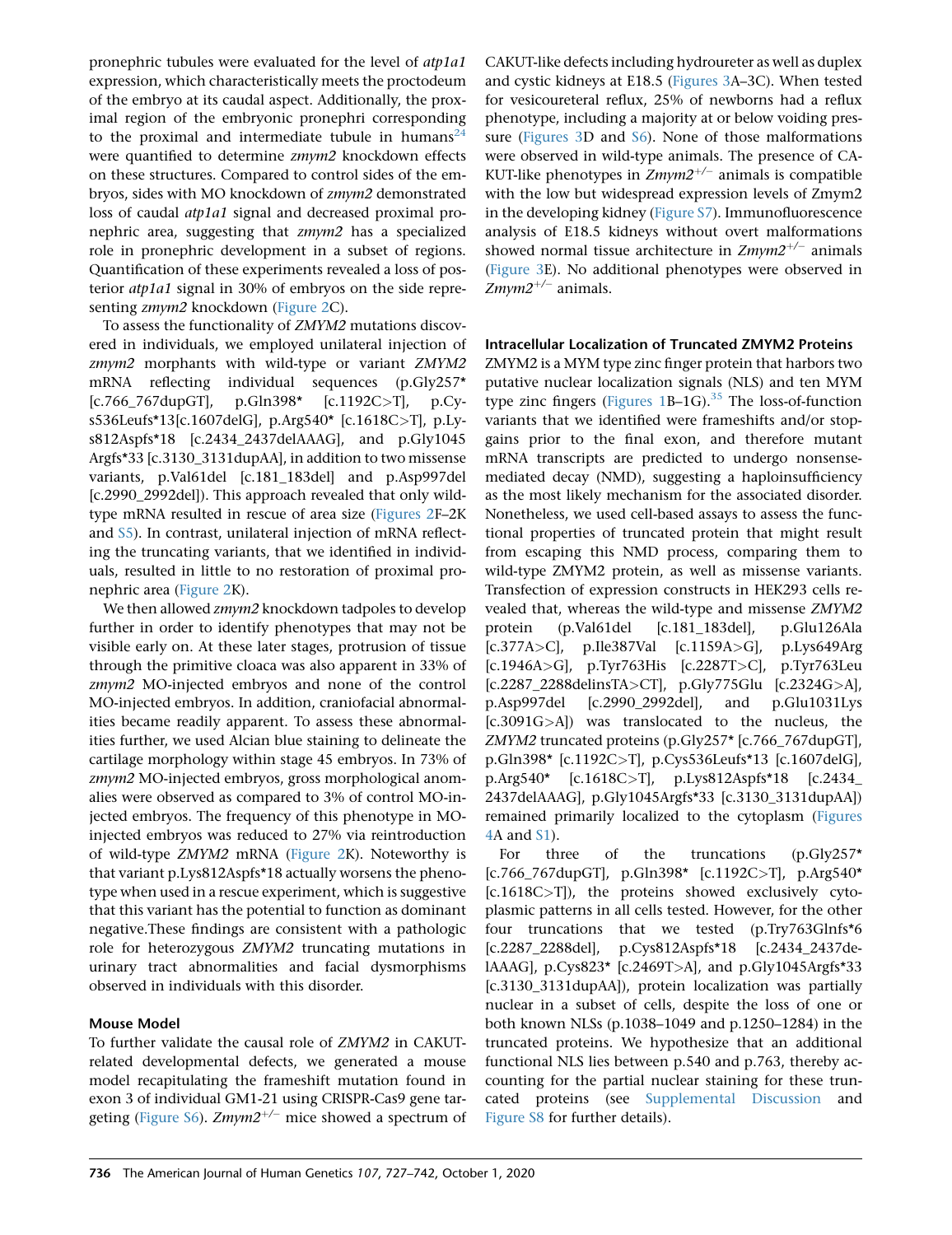

#### Figure 3. Array of CAKUT Phenotypes Observed in a  $Zmym2^{+/-}$  Mutant Mouse Model

 $Zmym2^{+/-}$  mice heterozygous for a frameshift mutation in exon 3 were analyzed at embryonic stage E18.5 and post-natal stage P0.

(A) Percentages of mice with given CAKUT phenotype observed in  $Zmym2^{+/-}$  pups and their wild-type littermates. Statistical analysis was done using a binomial test. For CAKUT, hydroureter, duplex, and cystic kidneys phenotypes were compiled from<br>Z*mym2*<sup>+/+</sup> (n = 35) and Z*mym2*<sup>+/-</sup> (n = 37). Vesicoureteral reflux (VUR) was assessed from  $Zmym2^{+/+}$  (n = 25) and Zmym2<sup>+/-</sup> (n = 20). Note, some animals harbored more than one CAKUT phenotype.

(B) Dissected E18.5 and P0 urogenital system of Zmym2<sup>+/+</sup> and Zmym2<sup>+/-</sup> mice demonstrating gross CAKUT phenotypes including hydroureter, hydronephrosis, duplex systems, and cystic kidneys, respectively.

(C) Haemotoxylin and Eosin staining of tissue sections derived from  $Zmym2^{+/+}$  and  $Zmym2^{+/-}$  urogenital systems.

(D) Intravesical dye injection showing vesicoureteral reflux in  $Zmym2^{+/+}$  and  $Z$ *mym* $2^{+/-}$  P0 mice.

(E) Immunohistofluorescence analysis of E18.5 kidneys reveals no overt difference in cap mesenchyme and ureter tips (Pax2) nor in podocytes (podocalyxin) between Zmym2<sup>+/+</sup> and Zmym2<sup>+/-</sup> kidneys.

donor and acceptor proteins come into close proximity of each other in cotransfected cells, energy transfer takes place from RLuc to YFP, which can be quantified by monitoring emission. Consistent with earlier studies, we were able to thereby demonstrate interac-

# ZMYM2 Interaction with FOXP1

In prior work, Bekheirnia et al. identified de novo mutations in FOXP1 (MIM: 613670) in six families with syndromic CA-KUT,<sup>36</sup> while Estruch et al. demonstrated that ZMYM2 is able to interact with different FOXP transcription factors. $37$  As noted above, transcripts with truncating ZMYM2 variants found in affected individuals of this study most likely undergo NMD. However, if such transcripts (partially) escape NMD, there remains the question of whether truncated ZMYM2 proteins would retain the ability to interact with FOXP transcription factors. To test this possibility, we used Bioluminescence Resonance Energy Transfer (BRET), a livecell assay system for detecting putative protein-protein interactions. $17$  In these experiments, either wild-type FOXP1 or FOXP2 (MIM: 602081) was expressed as a renilla luciferase (RLuc) fusion protein, to function as a donor in the assay. Different variant ZMYM2 constructs were expressed as fusion proteins with YFP, to function as acceptors. If the

tions between wild-type ZMYM2 and wild-type FOXP1, FOXP2, or ZMYM2 (homodimerization). All three truncated versions of ZMYM2 that we tested with BRET (p.Gly257\* [c.766\_767dupGT], p.Gln398\* [c.1192C>T], p.Arg540\* [c.1618C>T]). showed impaired interaction with FOXP1 and FOXP2 when compared with wild-type ZMYM2 (Figure S9).

# Expanding the ZMYM2 Interactome

We employed proximity-dependent biotin identification (BioID: 22412018) to characterize the ZMYM2 protein interaction landscape. In total, 123 high-confidence (FDR  $\leq$  1%) ZMYM2 proximity interactors were identified (Table S5; all raw data available at MassIVE archive). The interactome is significantly enriched in DNA binding transcription factors ( $p = 8.3 \times 10^{-22}$ ), transcriptional co-repressors ( $p = 3.5 \times 10^{-7}$ ), and proteins linked to chromatin regulation (p = 9.26  $\times$  10<sup>-14</sup>), chromatin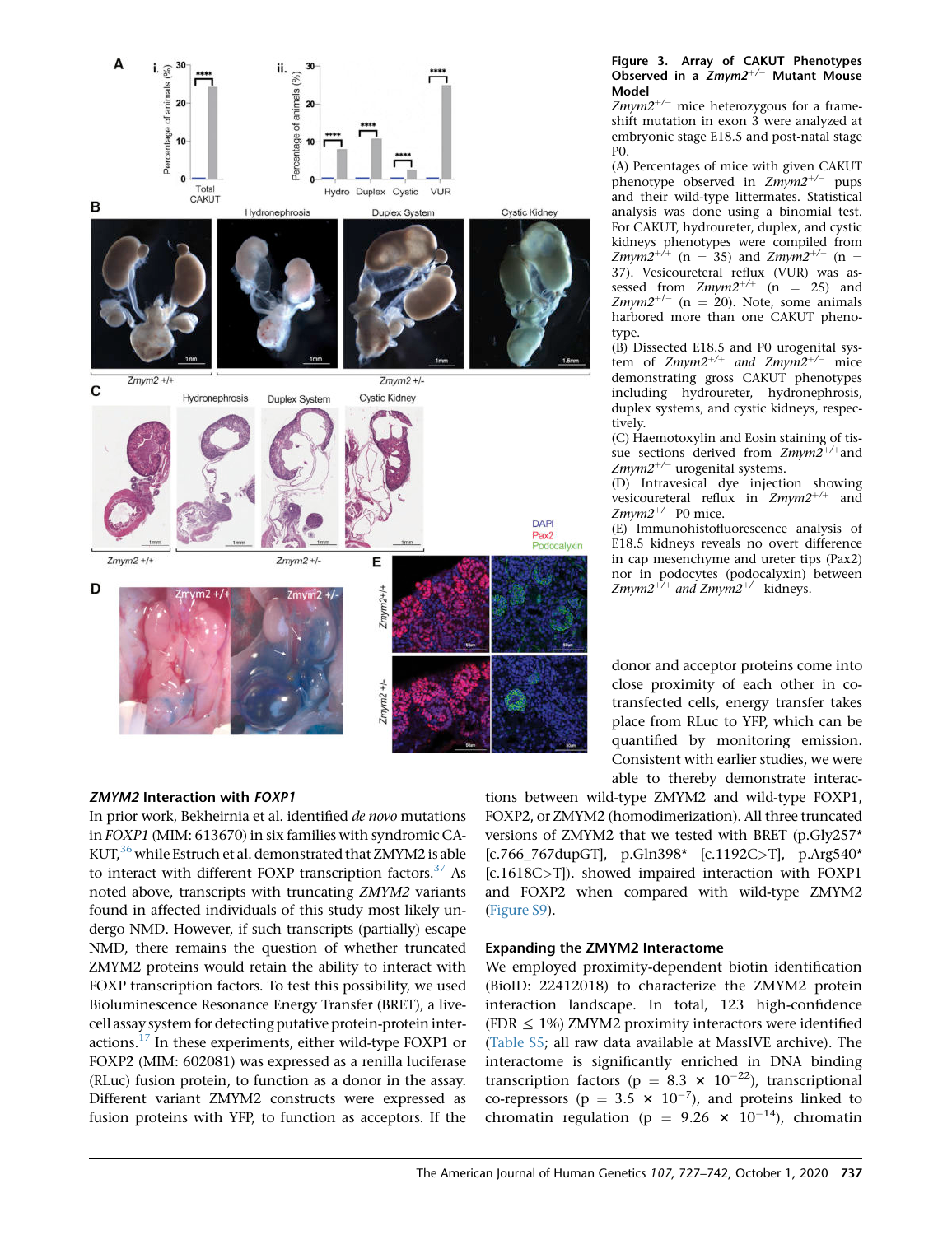

Figure 4. Functional Characterization of ZMYM2 Variants and Identification of Protein-Protein Interaction Partners of ZMYM2 as Candidates for Monogenic Causes of CAKUT

(A) Representative immunofluoroscence images following overexpression of myc labeled cDNA constructs for mock, wild-type ZMYM2 (hsMYC\_wtZMYM2), and cDNA representing mutation p.Arg540\* (detected in A4730 and A1204) showing mislocalization of truncated protein to the cytoplasm rather than the nucleus.

(B) BioID of human wild-type ZMYM2 expressed in Flp-In T-REx 293 cells yields 123 proximity interaction partners. Interactors are grouped according to protein complex, intracellular localization, shared protein domain, or function. Edge size is proportional to total peptide counts.

(C) All 73 candidate genes resulting from the BioID experiments were evaluated for heterozygous mutations in 551 families with CAKUT using the American College of Medical Genetics criteria for deleteriousness.

(D) ZMYM3 variants in families B1287\_21 and B2323\_21 as a potential candidate gene in CAKUT pathogenesis.

CAKUT, congenital anomalies of the kidney and urinary tract; c. change, nucleotide change; Cov., coverage; gnomAD, genome aggregation; Miss., missense; Mut. Taster, Mutation Taster; NS, nephrotic syndrome; p. change, amino acid change, Poly2, Polymorphism Phenotyping v2; SIFT, Sorting Intolerant From Tolerant; WES, whole-exome sequencing; Zyg, zygosity; Mm, Mus musculus; Gg, Gallus gallus; Xt, Xenopus tropicalis; Pk, Paramormyrops kingsleyae; Ci, Ciona intestinalis; Ce, Caenorhabditis elegans; Dm, Drosophila melanogaster; Sc, Saccharomyces cerevisiae.

organization ( $p = 5.91 \times 10^{-14}$ ), and the SUMO system (p  $= 6.7 \times 10^{-05}$ ). A number of previously reported ZMYM2 interactors were identified in our analysis: $7$ the LSD1(KDM1A)-CoREST (Corum complexes 633 and 1492), $38$  HDAC1 $39$  and HDAC2 and many of their known interacting partners (e.g., Corum 632: HDAC1, HDAC2, KDM1A/LSD1, GTF2I, GSE1/KIAA0182, PHF21A/BHC80, RCOR1, RCOR2, RCOR3, ZNF217, ZMYM2, and ZMYM3), and the transcription factors FOXP1<sup>37</sup> and SIX4 (Table S5). Consistent with a recent report linking ZMYM2 function to endogenous retrovirus silencing,  $40$ BioID also identified components of the epigenetic repressor complex SETDB1-ATF7IP (SETDB1, ATF7IP, C11orf46), the non-canonical polycomb complex E2F6/ PRC1.6 (PCGF6, E2F6, MGA, L3MBTL2, L3MBTL3,

EHMT1, EHMT2, TFDP1), components of the DREAM (MYBL2, LIN52, LIN54, LIN9), ChAHP (CHD4, CBX1, ADNP), and TFIIIC (GTF3C1-4) complexes, and a large number of zinc finger-containing DNA binding proteins as high-confidence ZMYM2 interactors (Table S5). Consistent with a previous report,<sup>6</sup> ZMYM2 BioID also identified a number of PML body components (PML, BLM, DAXX, HIPK2, MORC3, RAD50, ZNF24). Finally, consistent with recent reports identifying ZMYM2 as a SUMO binding protein, $41,42$  we also detected high-confidence interactions with a number of SUMO conjugation system components (PIAS1, PIAS2, PIAS4, ZNF451, SIMC1/C5orf25) (Table S5). Together, these data link ZMYM2 to transcriptional repression and the epigenetic regulation of heterochromatin and generate excellent candidates for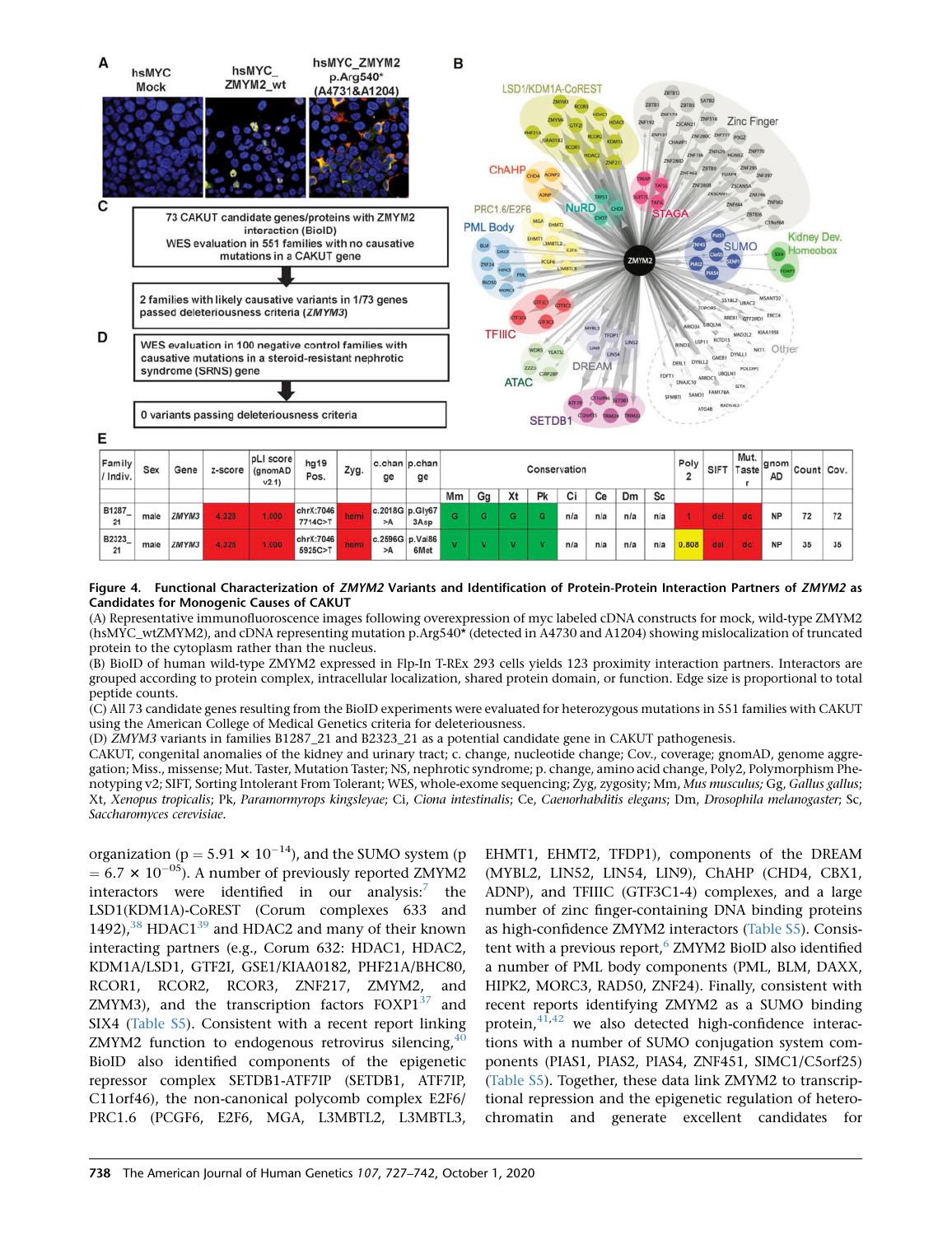additional genes potentially involved in monogenic forms of CAKUT (Figure S10).

Our ZMYM2 BioID identified two transcription factor proteins that have been linked to kidney development,  $SIX4^{43-45}$  and FOXP1.<sup>36</sup> SIX4 was shown to work together with the related SIX1 protein to regulate gene expression in metanephric mesenchyme, $44$  while SIX1 mutations cause CAKUT in humans.<sup>46</sup> To characterize how the ZMYM2 protein interaction landscape is affected by CAKUT truncations, p.Gly257\* (c.766\_767dupGT), p.Gln398\* (c.1192C>T), p.Cys536Leufs\*13 (c.1607delG), and p.Lys812Aspfs\*18 (c.2434\_2437delAAAG) ZMYM2 variant proteins were also subjected to BioID (Table S5 and Figure S11). These mutants lost the vast bulk of interactions detected with the wild-type protein, including the interaction with FOXP1, consistent with the data from BRET assays.

# ZMYM3 Variants as Potential Candidates in CAKUT Pathogenesis

We hypothesized that, like FOXP1, the genes encoding other ZMYM2 interacting partners could also represent candidate genes for involvement in CAKUT. Indeed, examination of WES data from our cohort of 551 individuals with CAKUT (Figure 4C, Table S6), revealed two male individuals with hemizygous variants in ZMYM3 (MIM: 300061, p.Gly673Asp [c.2018G>A] and p.Val866Met [c.2596G>A], Figures 4D and 4E). Consistent with our ZMYM2 data, BioID of the ZMYM3 protein yielded a reciprocal interaction with ZMYM2, and an interactome largely overlapping with that of ZMYM2 (68% overlap; Table S5), including components of the LSD1-CoREST, ChAHP, DREAM, and TFIIIC complexes. While further investigation of the functional role of these variants in ZMYM2 pathogenesis is necessary, these methods reveals strategies to identifiy variants in potentially novel target genes involved in the mechanism of disease development in CAKUT.

# **Discussion**

In summary, here we describe the discovery of predominantly de novo loss-of-function mutations of ZMYM2 as an autosomal-dominant cause of human syndromic CAKUT. Consistent with its known nuclear function, $6$  we demonstrate that wild-type ZMYM2 is located in the nucleus, whereas truncated ZMYM2 proteins can mislocalize to the cytoplasm. By expression and morpholino knockdown experiments in Xenopus larvae, we confirm that ZMYM2 plays critical roles in kidney and craniofacial development. In addition, the renal phenotype of Xenopus morphants was rescued by wild-type but not mutant mRNA, consistent with pathogenicity for the alleles that we identified in individuals. Interestingly, one of the variants resulted in worsening the phenotype, suggesting the potential for it to yield dominant-negative effects, if the variant transcript escapes NMD in individual cells.

Furthermore, by generating a mouse model of heterozygous Zmym2 disruption, we recapitulated the human CA-KUT phenotype, confirming the importance of ZMYM2 in renal development and as a cause of CAKUT in humans when mutated. Finally, we generate independent evidence confirming that mutant ZMYM2 leads to loss of interaction with FOXP1, a transcription factor already linked to CAKUT, as well as uncovering a potential interaction with ZMYM3, which we suggest may represent a method to identify candidate genes involved in this disorder.

ZMYM2, also known as FIM, ZNF198, or RAMP, is a nuclear zinc finger protein that contains 1,377 amino acids with a molecular mass of 150 kDa. $47,48$  ZMYM2 localizes to the nucleus, specifically the PML body, $6$  where it has been characterized as a corepressor of transcription by interacting with different nuclear receptors, and the LSD1- CoREST-HDAC1 complex on chromatin.<sup>7</sup> A recent report has also linked ZMYM2 to silencing of endogenous retrovirus sequences. $^{40}$  However, the importance of ZMYM2 for kidney and ureter development was largely unknown and despite a role in myeloproliferative disorder as a fusion protein, ZMYM2 mutations have not previously been implicated in human disease.

ZMYM2 has previously been shown to interact with FOXP transcription factors, $37$  and mutations in FOXP1 were recently identified in individuals with syndromic CA- $KUT<sup>36</sup>$  Given that they are all located prior to the final exon of the gene, the truncating and stop gain ZMYM2 variants found in our study will most likely undergo NMD in vivo, preventing their translation and leading to ZMYM2 haploinsufficiency. However, as demonstrated in our Xenopus model, some variants resulted in worsening the phenotype, which raises the possibility that some variants may in fact function as dominant negative rather than haploinsufficiency. Furthermore, our BRET assays indicate that if aberrant transcripts escape NMD, there would be expression of truncated versions of ZMYM2 that are unable to interact with either FOXP1 or FOXP2. These findings are also supported by our BioID data, again indicating a loss of FOXP1 interaction for truncated ZMYM2 proteins.

In addition, the BioID data identified multiple ZMYM2 interactors, including members of the LSD1-COREST-HDAC1 pathway, suggesting that the broader ZMYM2 interactome, which include DNA binding transcription factors, transcriptional co-repressors, and proteins linked to chromatin regulation and organization may represent potential candidate genes in urinary tract malformation.<sup>7</sup> Given the observation that either  $FOXP1$  or ZMYM2 loss-of-function mutations can cause CAKUT, the other genes in this interactome could also be considered as candidates for involvement in the disorder. Further work is now required to determine the role of these potential interactors in the pathogenesis of kidney malformation in individuals with ZMYM2 mutations. Mechanistically, further studies will help elucidate how ZMYM2 mutations lead to the development of CAKUT,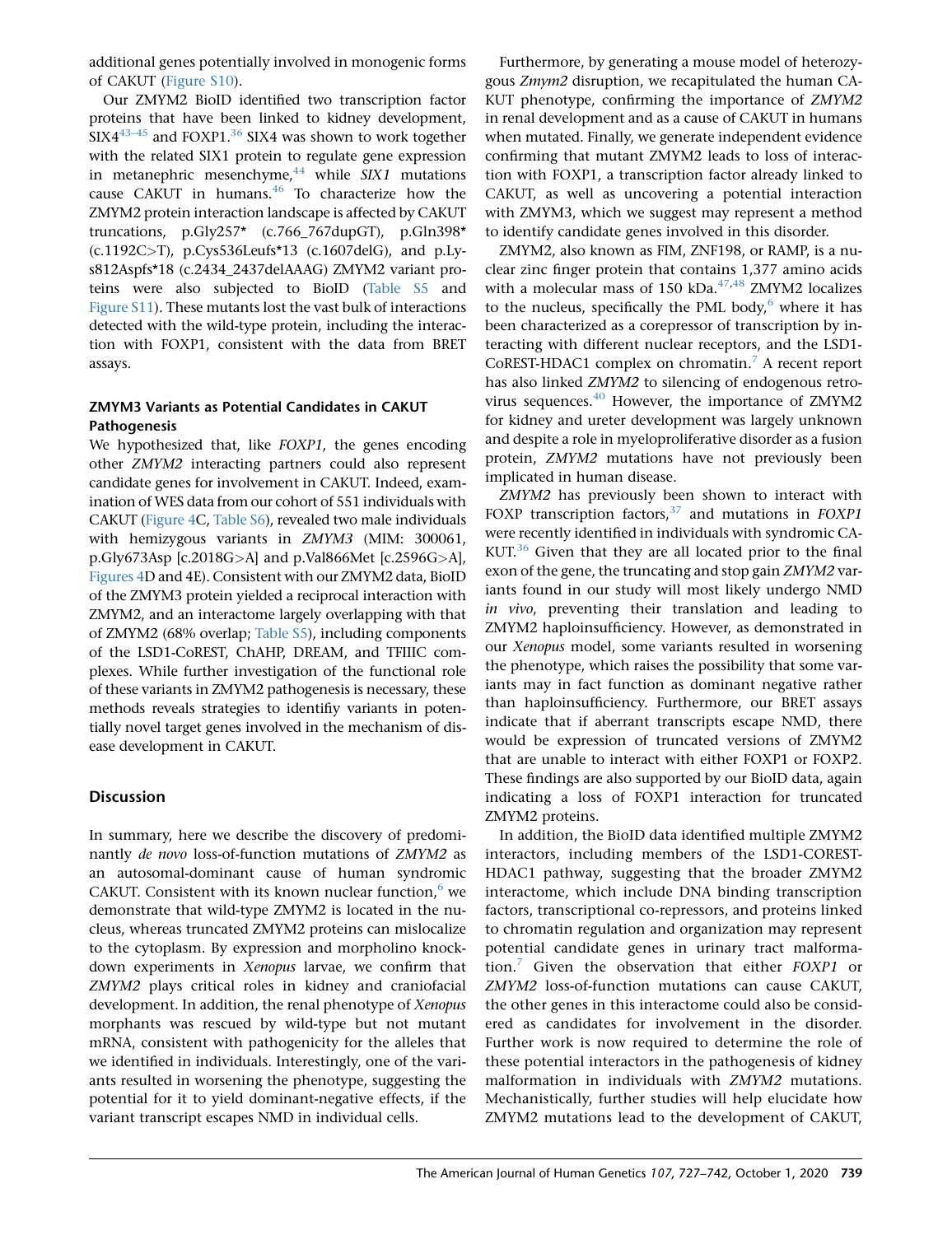giving novel insights into the biological basis of the disorder.

# Data and Code Availability

All raw mass spectrometry files have been deposited at the MassIVE archive with accession number ID MSV000085033.

Human ZMYM2 full-length protein is GenBank: NM\_197968.2.

Xenopus Zmym2 full-length protein is GenBank: NM\_001123434.1.

#### Supplemental Data

Supplemental Data can be found online at https://doi.org/10. 1016/j.ajhg.2020.08.013.

Revised: April 2, 2020 Accepted: August 14, 2020 Published: September 4, 2020

#### Web Resources

1000 Genomes Browser, https://www.internationalgenome.org/ 1000-genomes-browsers

Conifer software, http://conifer.sourceforge.net

Database of genomic variants, http://projects.tcag.ca/variation Ensembl Genome Browser, http://www.ensembl.org Exome Variant Server, https://evs.gs.washington.edu/EVS Exome Aggregation Consortium, http://exac.broadinstitute.org GenBank, https://www.ncbi.nlm.nih.gov/genbank/ GeneDx ClinVar submission, https://www.ncbi.nlm.nih.gov/ clinvar/submitters/26957/ Genematcher, https://genematcher.org/ GeneTools, https://www.gene-tools.com/ gnomAD browser beta, https://gnomad.broadinstitute.org/ HGMD, https://portal.biobase-international.com MassIVE archive, https://massive.ucsd.edu/ProteoSAFe/static/ massive.jsp MutationTaster, http://www.mutationtaster.org OMIM, https://www.omim.org/

PolyPhen2, http://genetics.bwh.harvard.edu/pph2

Renal Genes, http://www.renalgenes.org

Seqr, https://seqr.broadinstitute.org/

Sorting Intolerant From Tolerant (SIFT), http://sift.jcvi.org

UCSC Genome Browser, https://genome.ucsc.edu

Xenbase, http://www.xenbase.org

#### References

- 1. Vivante, A., Kohl, S., Hwang, D.Y., Dworschak, G.C., and Hildebrandt, F. (2014). Single-gene causes of congenital anomalies of the kidney and urinary tract (CAKUT) in humans. Pediatr. Nephrol. 29, 695–704.
- 2. van der Ven, A.T., Vivante, A., and Hildebrandt, F. (2018). Novel Insights into the Pathogenesis of Monogenic Congenital Anomalies of the Kidney and Urinary Tract. J. Am. Soc. Nephrol. 29, 36–50.
- 3. van der Ven, A.T., Connaughton, D.M., Ityel, H., Mann, N., Nakayama, M., Chen, J., Vivante, A., Hwang, D.Y., Schulz, J., Braun, D.A., et al. (2018). Whole-Exome Sequencing Identifies Causative Mutations in Families with Congenital Anomalies of the Kidney and Urinary Tract. J. Am. Soc. Nephrol. 29, 2348–2361.
- 4. Weber, S., Moriniere, V., Knüppel, T., Charbit, M., Dusek, J., Ghiggeri, G.M., Jankauskiené, A., Mir, S., Montini, G., Peco-Antic, A., et al. (2006). Prevalence of mutations in renal developmental genes in children with renal hypodysplasia: results of the ESCAPE study. J. Am. Soc. Nephrol. 17, 2864–2870.
- 5. Rasmussen, M., Sunde, L., Nielsen, M.L., Ramsing, M., Petersen, A., Hjortshøj, T.D., Olsen, T.E., Tabor, A., Hertz, J.M., Johnsen, I., et al. (2018). Targeted gene sequencing and whole-exome sequencing in autopsied fetuses with prenatally diagnosed kidney anomalies. Clin. Genet. 93, 860–869.
- 6. Kunapuli, P., Kasyapa, C.S., Chin, S.-F., Caldas, C., and Cowell, J.K. (2006). ZNF198, a zinc finger protein rearranged in myeloproliferative disease, localizes to the PML nuclear bodies and interacts with SUMO-1 and PML. Exp. Cell Res. 312, 3739– 3751.
- 7. Gocke, C.B., and Yu, H. (2008). ZNF198 stabilizes the LSD1- CoREST-HDAC1 complex on chromatin through its MYMtype zinc fingers. PLoS ONE 3, e3255.
- 8. Warejko, J.K., Tan, W., Daga, A., Schapiro, D., Lawson, J.A., Shril, S., Lovric, S., Ashraf, S., Rao, J., Hermle, T., et al. (2018). Whole Exome Sequencing of Patients with Steroid-Resistant Nephrotic Syndrome. Clin. J. Am. Soc. Nephrol. 13, 53–62.
- 9. Vivante, A., Hwang, D.Y., Kohl, S., Chen, J., Shril, S., Schulz, J., van der Ven, A., Daouk, G., Soliman, N.A., Kumar, A.S., et al. (2017). Exome Sequencing Discerns Syndromes in Patients from Consanguineous Families with Congenital Anomalies of the Kidneys and Urinary Tract. J. Am. Soc. Nephrol. 28, 69–75.
- 10. MacArthur, D.G., Manolio, T.A., Dimmock, D.P., Rehm, H.L., Shendure, J., Abecasis, G.R., Adams, D.R., Altman, R.B., Antonarakis, S.E., Ashley, E.A., et al. (2014). Guidelines for investigating causality of sequence variants in human disease. Nature 508, 469–476.
- 11. Richards, C.S., Bale, S., Bellissimo, D.B., Das, S., Grody, W.W., Hegde, M.R., Lyon, E., Ward, B.E.; and Molecular Subcommittee of the ACMG Laboratory Quality Assurance Committee (2008). ACMG recommendations for standards for interpretation and reporting of sequence variations: Revisions 2007. Genet. Med. 10, 294–300.
- 12. Bamshad, M.J., Ng, S.B., Bigham, A.W., Tabor, H.K., Emond, M.J., Nickerson, D.A., and Shendure, J. (2011). Exome sequencing as a tool for Mendelian disease gene discovery. Nat. Rev. Genet. 12, 745–755.
- 13. Lee, H., Deignan, J.L., Dorrani, N., Strom, S.P., Kantarci, S., Quintero-Rivera, F., Das, K., Toy, T., Harry, B., Yourshaw, M., et al. (2014). Clinical exome sequencing for genetic identification of rare Mendelian disorders. JAMA 312, 1880–1887.
- 14. Lek, M., Karczewski, K.J., Minikel, E.V., Samocha, K.E., Banks, E., Fennell, T., O'Donnell-Luria, A.H., Ware, J.S., Hill, A.J., Cummings, B.B., et al.; Exome Aggregation Consortium (2016). Analysis of protein-coding genetic variation in 60,706 humans. Nature 536, 285–291.
- 15. Retterer, K., Juusola, J., Cho, M.T., Vitazka, P., Millan, F., Gibellini, F., Vertino-Bell, A., Smaoui, N., Neidich, J., Monaghan, K.G., et al. (2016). Clinical application of whole-exome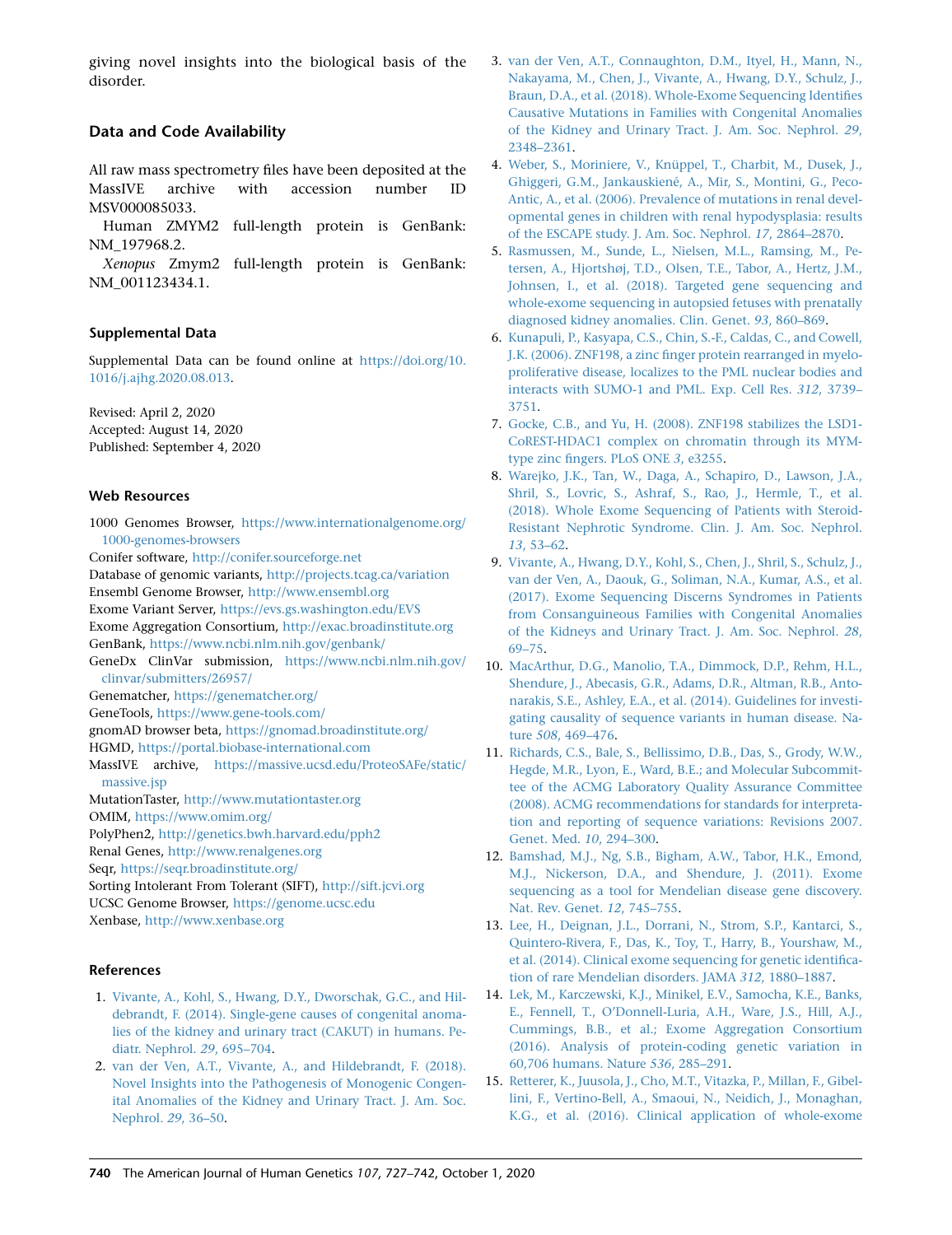sequencing across clinical indications. Genet. Med. 18, 696– 704.

- 16. Kitzler, T.M., Schneider, R., Kohl, S., Kolvenbach, C.M., Connaughton, D.M., Dai, R., Mann, N., Nakayama, M., Majmundar, A.J., Wu, C.W., et al. (2019). COL4A1 mutations as a potential novel cause of autosomal dominant CAKUT in humans. Hum. Genet. 138, 1105–1115.
- 17. Deriziotis, P., Graham, S.A., Estruch, S.B., and Fisher, S.E. (2014). Investigating protein-protein interactions in live cells using bioluminescence resonance energy transfer. J. Vis. Exp. https://doi.org/10.3791/51438.
- 18. Neilson, K.M., Pignoni, F., Yan, B., and Moody, S.A. (2010). Developmental expression patterns of candidate cofactors for vertebrate six family transcription factors. Dev. Dyn. 239, 3446–3466.
- 19. del Viso, F., Bhattacharya, D., Kong, Y., Gilchrist, M.J., and Khokha, M.K. (2012). Exon capture and bulk segregant analysis: rapid discovery of causative mutations using highthroughput sequencing. BMC Genomics 13, 649.
- 20. del Viso, F., and Khokha, M. (2012). Generating diploid embryos from Xenopus tropicalis. Methods Mol. Biol. 917, 33–41.
- 21. J. Faber and P.D. Nieuwkoop, eds. (1994). Normal Table of Xenopus laevis (Daudin) (Garland Science), p. 418.
- 22. Khokha, M.K., Chung, C., Bustamante, E.L., Gaw, L.W., Trott, K.A., Yeh, J., Lim, N., Lin, J.C., Taverner, N., Amaya, E., et al. (2002). Techniques and probes for the study of Xenopus tropicalis development. Dev. Dyn. 225, 499–510.
- 23. Miller, R.K., Canny, S.G., Jang, C.W., Cho, K., Ji, H., Wagner, D.S., Jones, E.A., Habas, R., and McCrea, P.D. (2011). Pronephric tubulogenesis requires Daam1-mediated planar cell polarity signaling. J. Am. Soc. Nephrol. 22, 1654–1664.
- 24. Raciti, D., Reggiani, L., Geffers, L., Jiang, Q., Bacchion, F., Subrizi, A.E., Clements, D., Tindal, C., Davidson, D.R., Kaissling, B., and Brändli, A.W. (2008). Organization of the pronephric kidney revealed by large-scale gene expression mapping. Genome Biol. 9, R84.
- 25. Boualia, S.K., Gaitan, Y., Murawski, I., Nadon, R., Gupta, I.R., and Bouchard, M. (2011). Vesicoureteral reflux and other urinary tract malformations in mice compound heterozygous for Pax2 and Emx2. PLoS ONE 6, e21529.
- 26. Narlis, M., Grote, D., Gaitan, Y., Boualia, S.K., and Bouchard, M. (2007). Pax2 and pax8 regulate branching morphogenesis and nephron differentiation in the developing kidney. J. Am. Soc. Nephrol. 18, 1121–1129.
- 27. Coyaud, E., Mis, M., Laurent, E.M., Dunham, W.H., Couzens, A.L., Robitaille, M., Gingras, A.C., Angers, S., and Raught, B. (2015). BioID-based Identification of Skp Cullin F-box (SCF) b-TrCP1/2 E3 Ligase Substrates. Mol. Cell. Proteomics 14, 1781–1795.
- 28. Kessner, D., Chambers, M., Burke, R., Agus, D., and Mallick, P. (2008). ProteoWizard: open source software for rapid proteomics tools development. Bioinformatics 24, 2534–2536.
- 29. Craig, R., and Beavis, R.C. (2004). TANDEM: matching proteins with tandem mass spectra. Bioinformatics 20, 1466–1467.
- 30. Eng, J.K., Jahan, T.A., and Hoopmann, M.R. (2013). Comet: an open-source MS/MS sequence database search tool. Proteomics 13, 22–24.
- 31. Teo, G., Liu, G., Zhang, J., Nesvizhskii, A.I., Gingras, A.C., and Choi, H. (2014). SAINTexpress: improvements and additional features in Significance Analysis of INTeractome software. J. Proteomics 100, 37–43.
- 32. Otto, E.A., Hurd, T.W., Airik, R., Chaki, M., Zhou, W., Stoetzel, C., Patil, S.B., Levy, S., Ghosh, A.K., Murga-Zamalloa, C.A., et al. (2010). Candidate exome capture identifies mutation of SDCCAG8 as the cause of a retinal-renal ciliopathy. Nat. Genet. 42, 840–850.
- 33. Sobreira, N., Schiettecatte, F., Valle, D., and Hamosh, A. (2015). GeneMatcher: a matching tool for connecting investigators with an interest in the same gene. Hum. Mutat. 36, 928–930.
- 34. Kohl, S., Hwang, D.Y., Dworschak, G.C., Hilger, A.C., Saisawat, P., Vivante, A., Stajic, N., Bogdanovic, R., Reutter, H.M., Kehinde, E.O., et al. (2014). Mild recessive mutations in six Fraser syndrome-related genes cause isolated congenital anomalies of the kidney and urinary tract. J. Am. Soc. Nephrol. 25, 1917–1922.
- 35. Ollendorff, V., Guasch, G., Isnardon, D., Galindo, R., Birnbaum, D., and Pébusque, M.J. (1999). Characterization of FIM-FGFR1, the fusion product of the myeloproliferative disorder-associated t(8;13) translocation. J. Biol. Chem. 274, 26922–26930.
- 36. Bekheirnia, M.R., Bekheirnia, N., Bainbridge, M.N., Gu, S., Coban Akdemir, Z.H., Gambin, T., Janzen, N.K., Jhangiani, S.N., Muzny, D.M., Michael, M., et al. (2017). Whole-exome sequencing in the molecular diagnosis of individuals with congenital anomalies of the kidney and urinary tract and identification of a new causative gene. Genet. Med. 19, 412– 420.
- 37. Estruch, S.B., Graham, S.A., Quevedo, M., Vino, A., Dekkers, D.H.W., Deriziotis, P., Sollis, E., Demmers, J., Poot, R.A., and Fisher, S.E. (2018). Proteomic analysis of FOXP proteins reveals interactions between cortical transcription factors associated with neurodevelopmental disorders. Hum. Mol. Genet. 27, 1212–1227.
- 38. Giurgiu, M., Reinhard, J., Brauner, B., Dunger-Kaltenbach, I., Fobo, G., Frishman, G., Montrone, C., and Ruepp, A. (2019). CORUM: the comprehensive resource of mammalian protein complexes-2019. Nucleic Acids Res. 47 (D1), D559–D563.
- 39. Joshi, P., Greco, T.M., Guise, A.J., Luo, Y., Yu, F., Nesvizhskii, A.I., and Cristea, I.M. (2013). The functional interactome landscape of the human histone deacetylase family. Mol. Syst. Biol. 9, 672.
- 40. Yang, F., Huang, X., Zang, R., Chen, J., Fidalgo, M., Sanchez-Priego, C., Yang, J., Caichen, A., Ma, F., Macfarlan, T., et al. (2020). DUX-miR-344-ZMYM2-Mediated Activation of MERVL LTRs Induces a Totipotent 2C-like State. Cell Stem Cell 26, 234–250.e7.
- 41. Guzzo, C.M., Ringel, A., Cox, E., Uzoma, I., Zhu, H., Blackshaw, S., Wolberger, C., and Matunis, M.J. (2014). Characterization of the SUMO-binding activity of the myeloproliferative and mental retardation (MYM)-type zinc fingers in ZNF261 and ZNF198. PLoS ONE 9, e105271.
- 42. Aguilar-Martinez, E., Chen, X., Webber, A., Mould, A.P., Seifert, A., Hay, R.T., and Sharrocks, A.D. (2015). Screen for multi-SUMO-binding proteins reveals a multi-SIM-binding mechanism for recruitment of the transcriptional regulator ZMYM2 to chromatin. Proc. Natl. Acad. Sci. USA 112, E4854–E4863.
- 43. Wang, J., Liu, M., Zhao, L., Li, Y., Zhang, M., Jin, Y., Xiong, Q., Liu, X., Zhang, L., Jiang, H., et al. (2019). Disabling of nephrogenesis in porcine embryos via CRISPR/Cas9-mediated SIX1 and SIX4 gene targeting. Xenotransplantation 26, e12484.